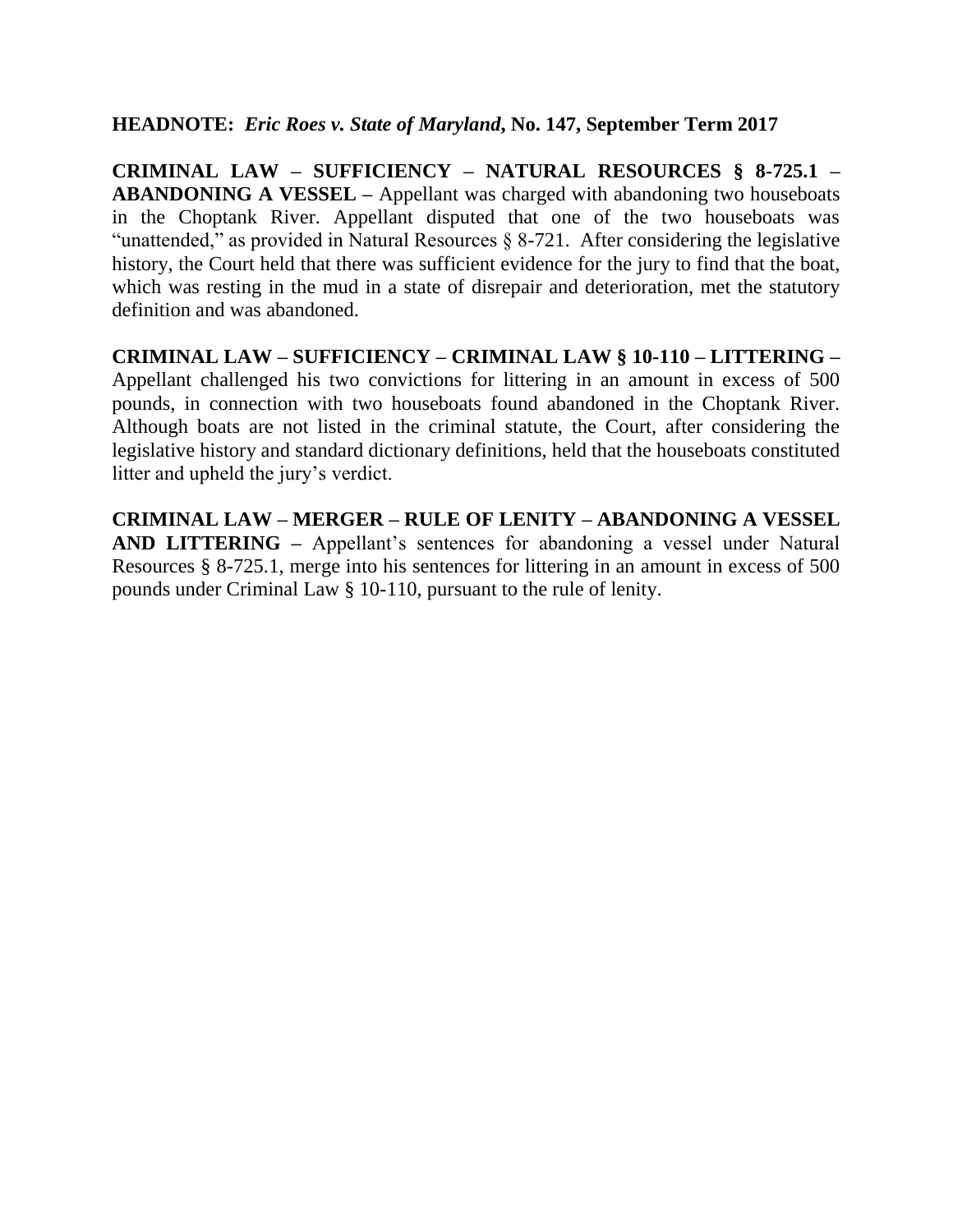Circuit Court for Caroline County Case No. C-05-CR-16-000087

### REPORTED

## IN THE COURT OF SPECIAL APPEALS

# OF MARYLAND

No. 147

September Term, 2017

\_\_\_\_\_\_\_\_\_\_\_\_\_\_\_\_\_\_\_\_\_\_\_\_\_\_\_\_\_\_\_\_\_\_\_\_\_\_

ERIC ROES

v.

# STATE OF MARYLAND

\_\_\_\_\_\_\_\_\_\_\_\_\_\_\_\_\_\_\_\_\_\_\_\_\_\_\_\_\_\_\_\_\_\_\_\_\_\_

Meredith, Arthur, Eyler, James R. (Senior Judge, Specially Assigned),

JJ. \_\_\_\_\_\_\_\_\_\_\_\_\_\_\_\_\_\_\_\_\_\_\_\_\_\_\_\_\_\_\_\_\_\_\_\_\_\_

Opinion by Eyler, James R., J. \_\_\_\_\_\_\_\_\_\_\_\_\_\_\_\_\_\_\_\_\_\_\_\_\_\_\_\_\_\_\_\_\_\_\_\_\_\_

Filed: April 4, 2018

\* Judge Christopher B. Kehoe did not participate in the Court's decision to designate this opinion for publication pursuant to Md. Rule 8-605.1.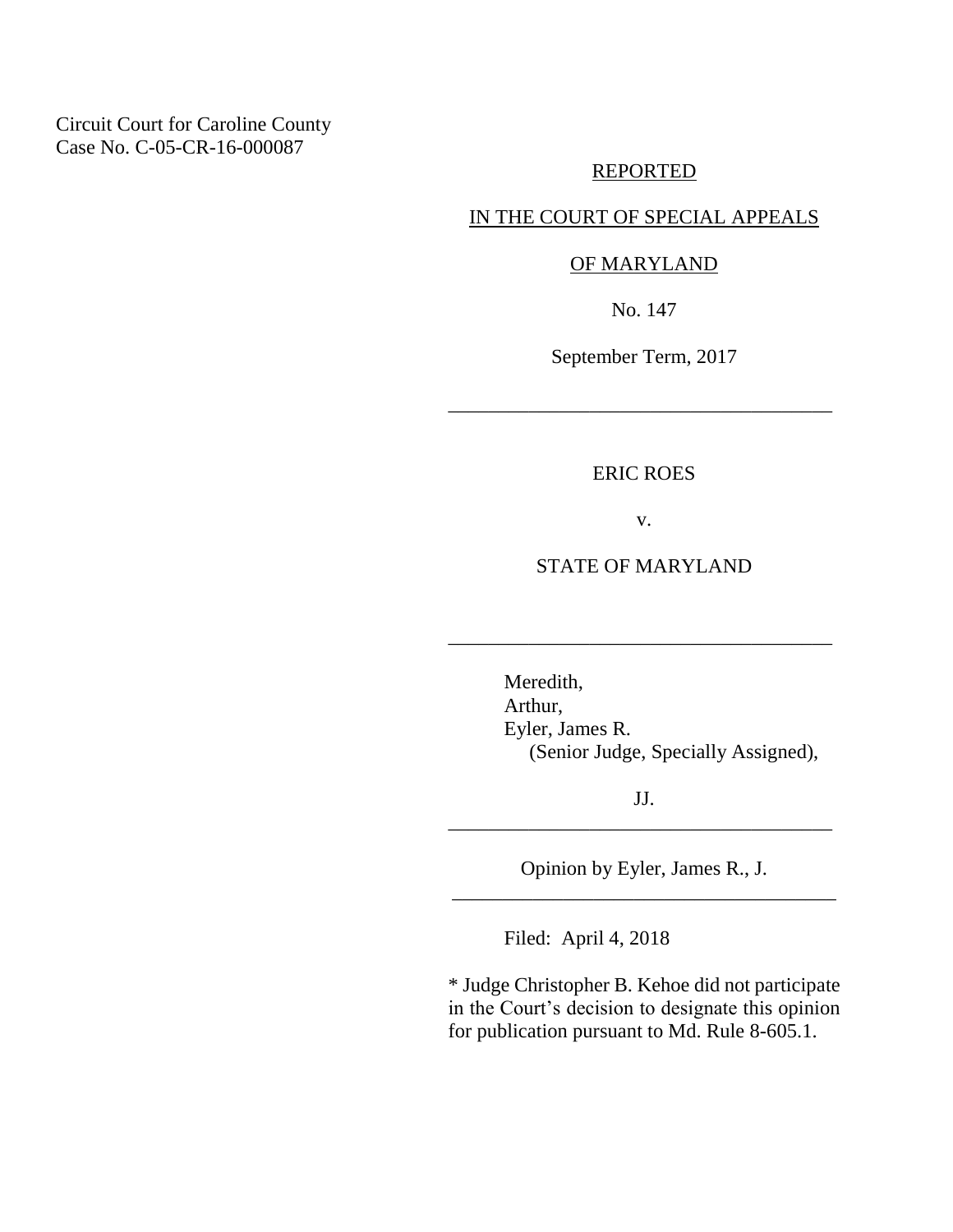A jury in the Circuit Court for Caroline County convicted Appellant, Eric Roes, of two counts of abandoning a vessel, in this case, two houseboats, and two counts of littering in an amount exceeding 500 pounds. Appellant was sentenced to concurrent sentences of six months on all counts, all suspended, with two years of supervised probation. Appellant timely appealed and presents the following questions for our review:

1. Was the evidence sufficient to convict Appellant of abandoning a vessel?

2. Was the evidence sufficient to convict Appellant of littering in an amount exceeding 500 pounds?

3. Was it proper to impose separate sentences for abandoning a vessel and littering?

For the following reasons, we shall vacate appellant's sentences for abandoning a vessel, but otherwise affirm.

## **BACKGROUND**

In late 2015 and early 2016, Corporal Stephen Hunter, of the Department of Natural Resources Police, investigated numerous complaints concerning two sunken houseboats in the Choptank River near 11672 Greensboro Road, in Greensboro, Caroline County, Maryland.<sup>1</sup> Corporal Hunter phoned appellant, and asked him whether he owned the boats in question. Although appellant admitted that he owned the boat that was tied to his pier, and registered in his name, he denied that he owned the second boat, named the "Laughing Loon," that was tied to a nearby tree upriver from appellant's pier.

 $\overline{a}$ 

<sup>&</sup>lt;sup>1</sup> The Choptank River is a public body of water in the State of Maryland. Corporal Hunter testified that both houseboats were approximately 45 feet in length and weighed over 500 pounds.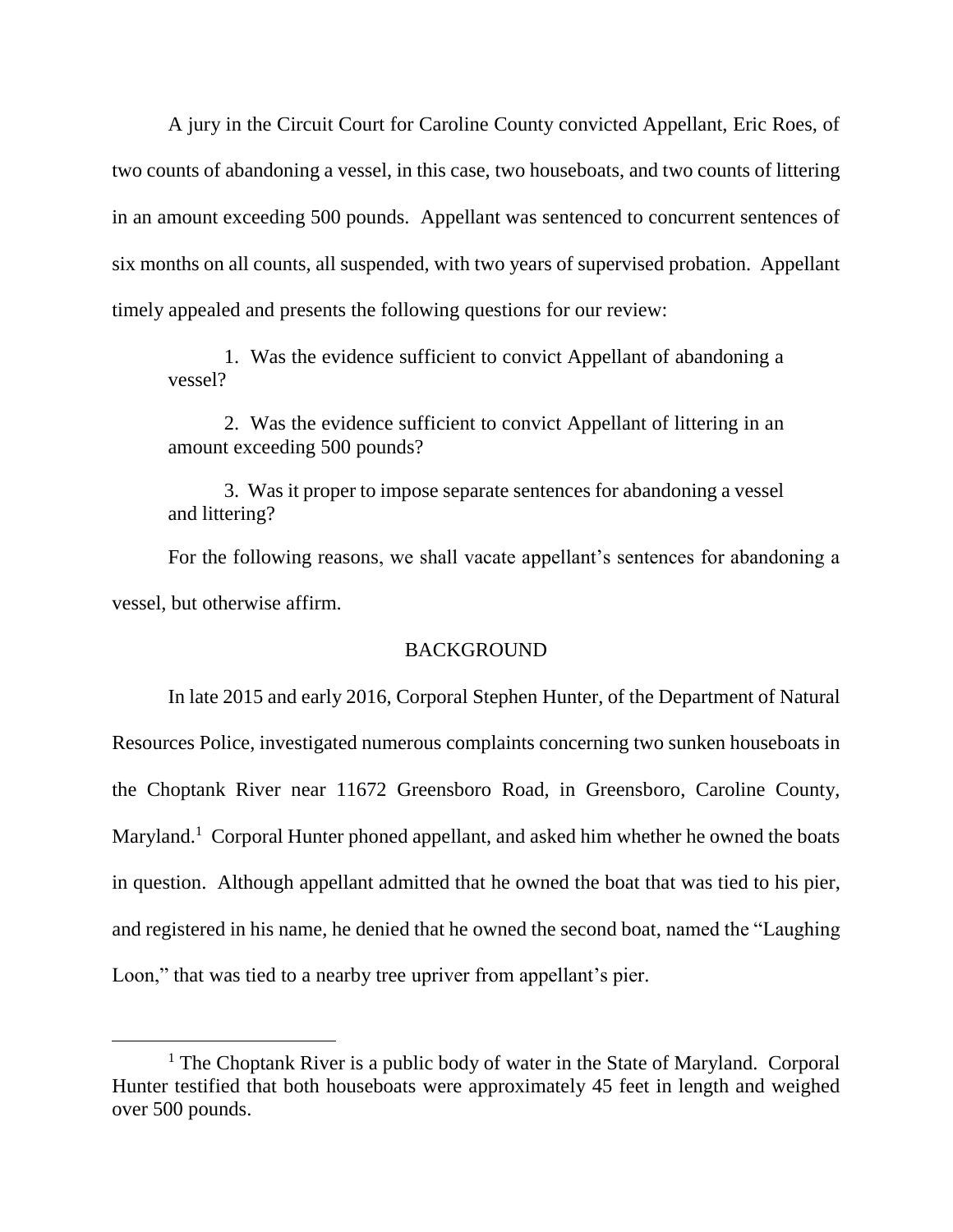Asked at trial about the condition of the Laughing Loon, Corporal Hunter testified that it was "in a state of disrepair um, if you walk down and look at the boat, when the tide's up it's half submerged. You can look down the sides um, the boats are starting to buckle out and rot and decay." Further, "when the water is out it sits in the mud, and when the water's up it's half submerged, still sitting on bottom, like it doesn't float at all." Testifying from a photograph of the vessel, Corporal Hunter continued:

[S]o it's just sitting in the mud, but, and if you look around it's, if you look on the inside it's half full of mud and leaves and debris. It actually appeared to me likes [sic] it's sinking down into the mud of the river. You could observe when the tide's out there's you know a rusted motor block and the stern of the boat. And just in general like I stated on the sides, I mean the actual hull itself is buckled and starting to come apart.

Corporal Hunter further testified that appellant told him that an unidentified individual placed the Laughing Loon at its location. Appellant stated that this boat "hadn't really bothered him," therefore, he never reported it as abandoned. Corporal Hunter confirmed that the Department had received numerous complaints about the Laughing Loon. Corporal Hunter was unable to find registration information, or any other indicia of ownership, for the Laughing Loon.

As for the second boat tied to appellant's pier, Corporal Hunter testified that it was unnamed but appeared to be a Seagoing brand houseboat (Seagoing boat). A photograph of the boat, depicting its condition, was admitted into evidence at trial. Some time in February 2016, Corporal Hunter told appellant that he had fourteen (14) days to repair the Seagoing boat attached to his pier to get it into a "floating condition." Appellant agreed to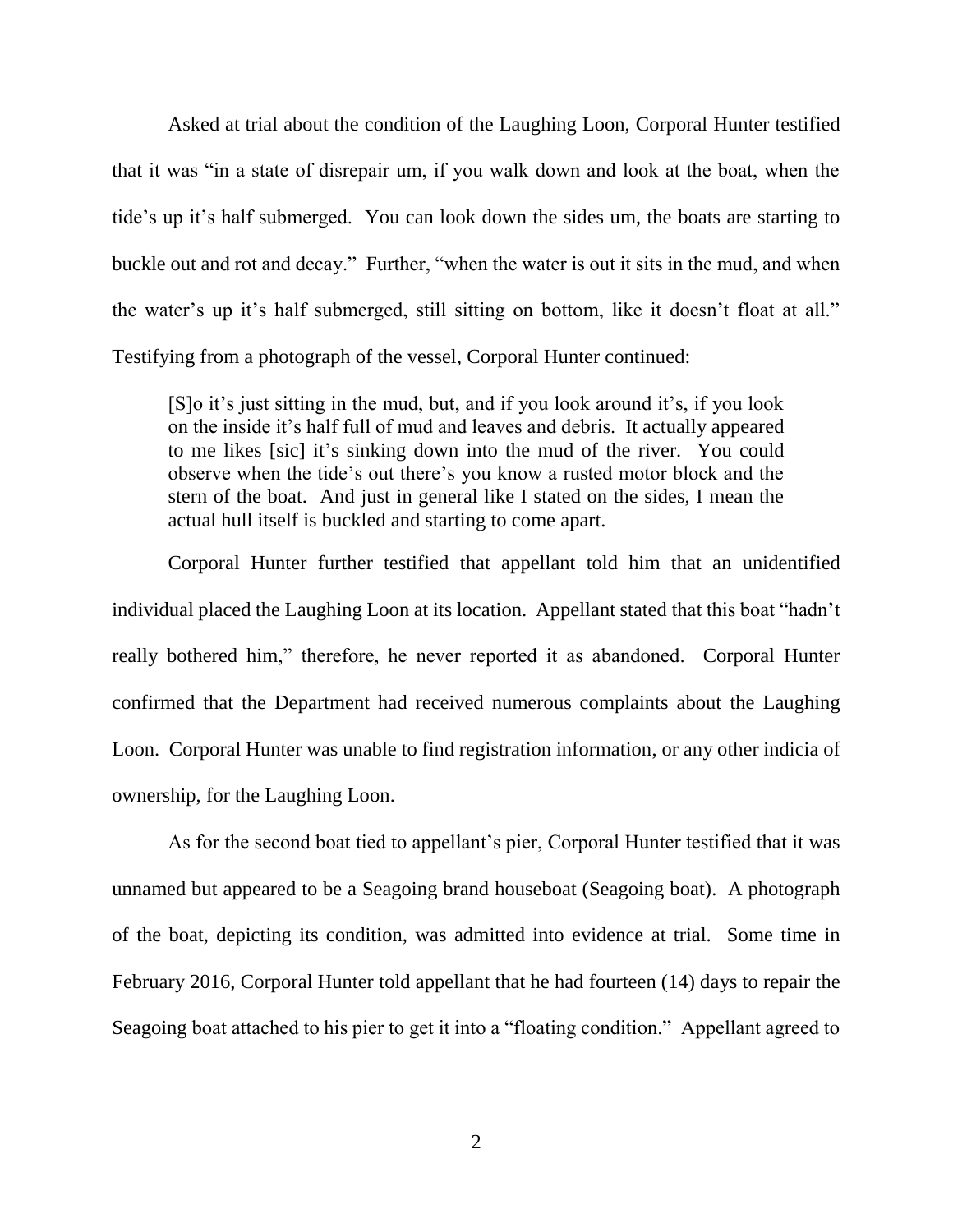comply with respect to that boat, but did not make any agreement with respect to the

Laughing Loon.

After expiration of the fourteen days, Corporal Hunter visited appellant in March

2016. Corporal Hunter testified:

Um, the boat tied to Mr. Roes['s] pier the physical condition of the boat didn't seem to have changed, it was buoyant at the time um, through the hatches you could still see there was some water down in the bilge of the haul [sic], but I physical tested the boat at the stern and the bow and it was floating. It was buoyant.

Corporal Hunter clarified, with respect to the Seagoing boat, that "I would call it

buoyant but just the overall condition, you know going into the future, I wouldn't be

surprised if it ended up sunk again." Asked to explain, the officer continued:

Um, based upon the prior times I observed the vessel, and the overall condition, you could see, it seems especially when I saw it even when it was floating there's still water in the haul [sic], any rainwater you get or any tide water that got in would just keep collecting and cause the boat to sink.

On or about September 9, 2016, Corporal Hunter took more photographs of both

vessels. As to the condition of both, he testified:

The condition, I believe I went down when the water was higher, the boat at the pier was full of water and sunk: And the Laughing Loon that vessel was still in the same, or worsening condition, as prior occasions to, that I saw it.

He further testified that the Laughing Loon remained "sitting in the mud, still sitting on

bottom" and was "buckled out where you can show where the condition of the haul [sic]

itself is buckled and starting to rot apart." Further, "parts of the boat have started to

deteriorate and [were] falling off the sides," and it was possible to see "the scum line, or

when the ah, the tide comes up." He also observed "mud and leaves [and] other stuff, you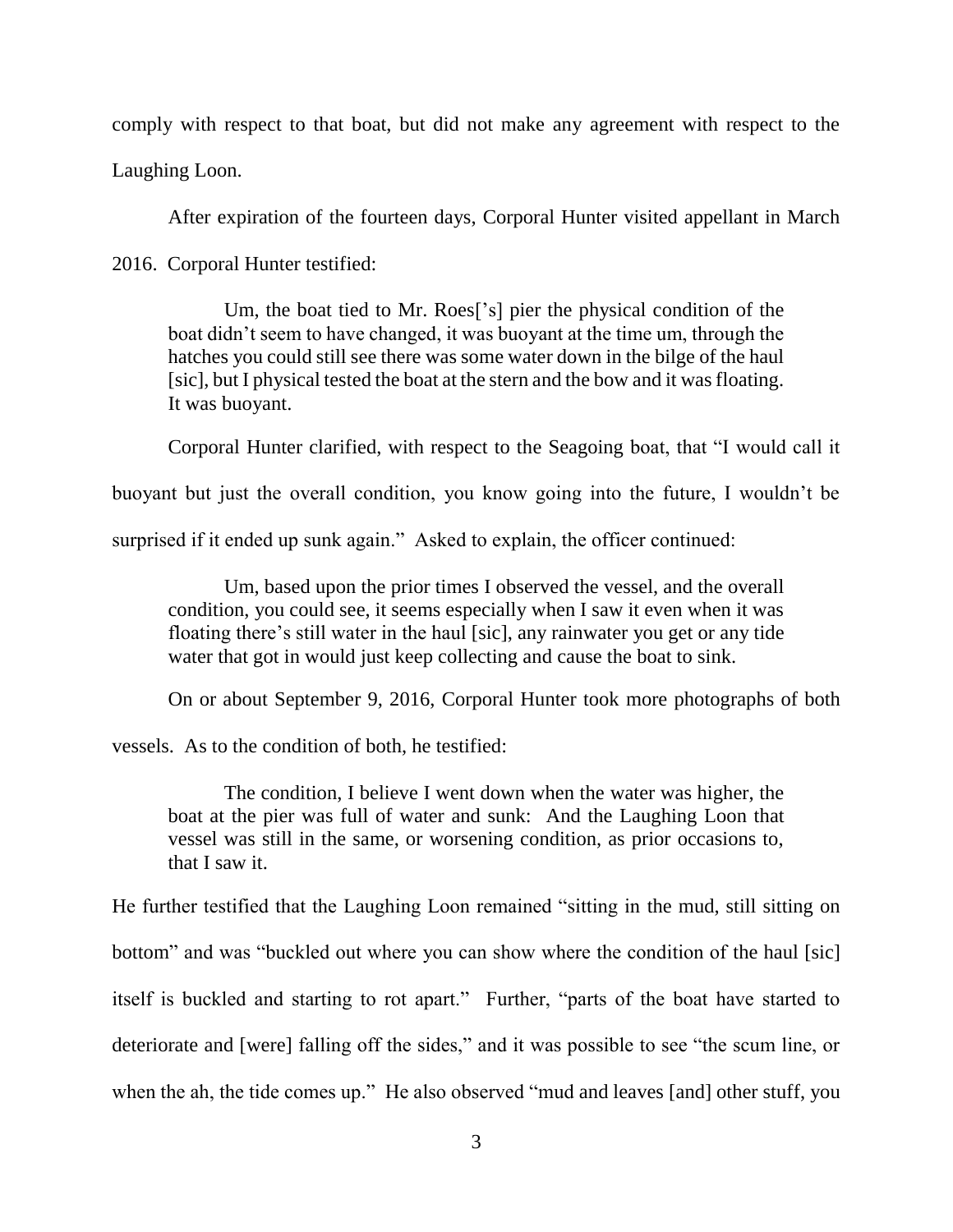know sticks and twigs, and anything else you find in the river down inside the boat." As recently as December 2016, just a few months before trial, Corporal Hunter confirmed that the Laughing Loon was still in the water in a state of disrepair.

With respect to the Seagoing boat tied to appellant's pier, Corporal Hunter testified that, on or around September 9, 2016, at high tide, the boat was not "floating." A photograph showed that "water is over the bow. And um, the overall condition is it's sitting on bottom." On cross-examination, Corporal Hunter agreed that this houseboat did not appear to have an engine.

Officer Robert Karge, also with the Natural Resources police, testified that he also investigated this case and agreed that, from March to December 2016, both vessels in question were in a state of disrepair, meaning, "in a condition to where it's not going to be operable." On December 21, 2016, the railing for the Laughing Loon was falling off, and "water was seeping out of the interior with a lot of leaves and debris throughout the bottom," the scum line was high on the boat, and "pieces were obviously missing off the back, you can barely see an engine compartment from the back." And, the Seagoing boat, tied to the pier, was "full of water, and was inline with the ah . . . the front of the vessel was inline with the waterline. Sitting on bottom." The two boats were located approximately 100 yards apart. Asked to further explain his observations, Officer Karge testified as follows:

A: Both vessels, the water line, the Laughing Loon has remained on the bottom the entire time that we've seen it and observed it um, over my, last, more then [sic] a year. The waterline continuously rises and falls with the tide, the sides of the vessel continually bow out further and there's different pieces missing every time I observe it. The vessel tied to the pier it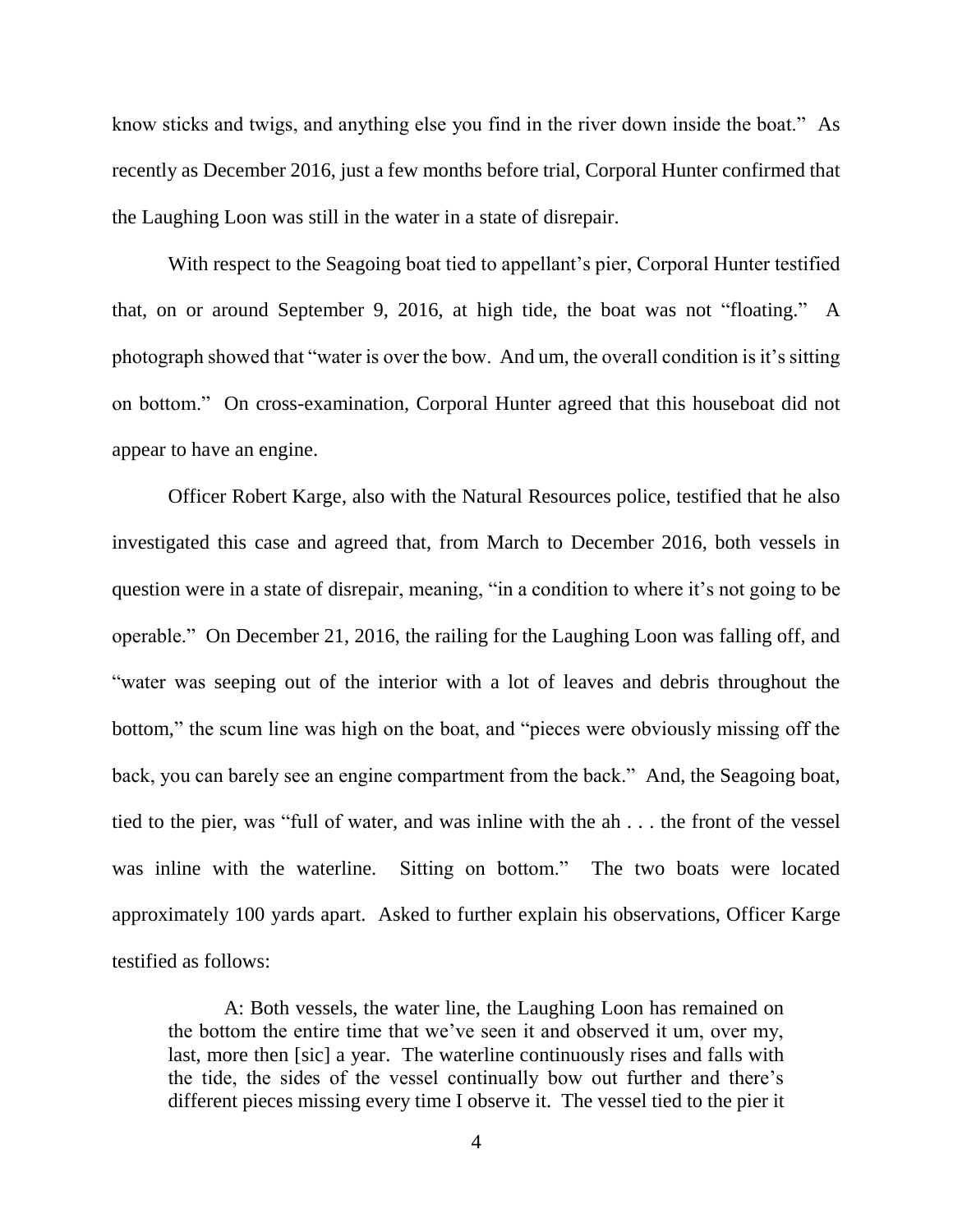was observed to have, it had a large crack um, on the low tide we couldn't see it during the high tide because it was full of water. But, during low tide it was visible and sitting on bottom as having a large gapping [sic] whole [sic] in the front um, and it has a scuz line above the actual hull itself showing where the water, you know over a period of time, extended period of time has . . . has tarnished the paint.

Q: What . . . sorry to interrupt, what is a scuz line?

A: So, you can observe it on pilings things of that nature, so at high tide the tide levels ah, stay kind of constant and for a period of time all the water, bacteria, and algae starting adhering to that specific object based on the high tide. When the tide mark line goes down, then it's visible and it's off colored and it wouldn't be, you know the same appearance, on a white vessel you can see these due to discoloration from the white. It's going to be sometimes brown, sometimes red, sometimes green, it just depends.

Officer Karge then identified a photograph of the Seagoing boat. He testified that

this photograph, taken around the summer of 2016, depicted the following:

So, in this picture, the photograph was taken from a vessel, a patrol vessel facing towards the property. You can see where the front of the vessel is and it has a door on it. The waterline is above the actual deck itself, the lines are taunt [sic], or were loose at that time. You can see the off coloring just above the waterline that I was talking about, as well as on the pilings. You can see it's much darker towards the bottom where the tide line usually sits, which is indicative of a vessel that's been in this state or sitting in that condition with the tides rising and falling over a period of time.

Officer Karge agreed that, at one point in March 2016, the Seagoing boat was

floating, but had not been observed afloat since then. He further testified that both boats

had deteriorated and, at no point between March and December 2016, did they improve.

On cross-examination, Officer Karge agreed that the fact that a boat was sunk was only one factor in determining whether the boat was "abandoned." On redirect, Officer Karge was then asked to explain what factors went into the determination that these boats were abandoned: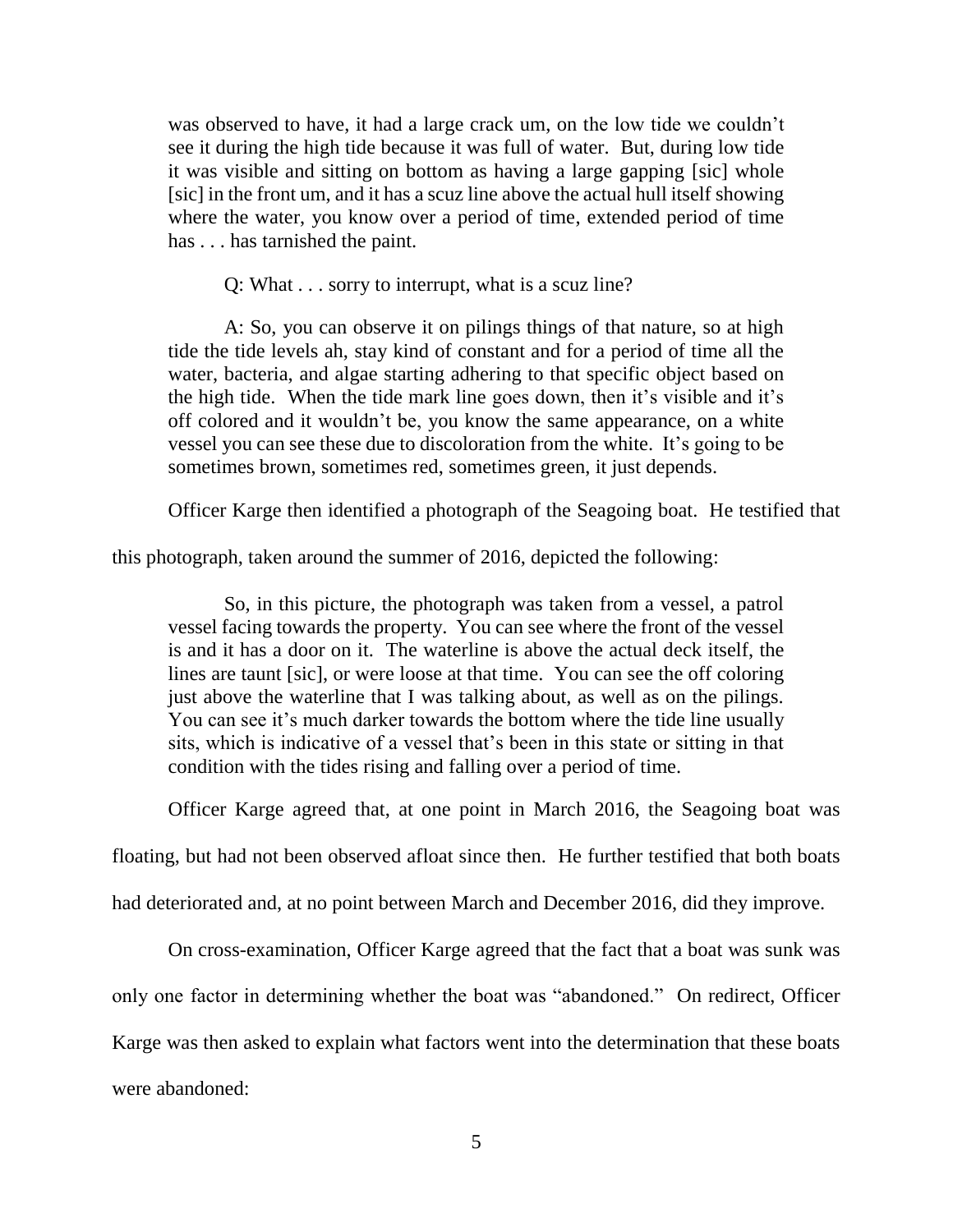Basically from the definition um, because it was found um, unattended in and upon the waters of the State, based on the condition, found in a condition of disrepair to constitute a hazard or obstruction to the use of the waters of the State or present a potential health or environmental hazard based on the investigations done into numerous abandoned boats in the past, um, judging by the condition of these with the one up against the pier which the roof had blown off and was floating somewhere going down under water possible other pieces floating off of it, the Laughing Loon in a continuing state of disrepair with parts missing not knowing where those are, could possibly be a navigational channel but also in a state of disrepair of pieces missing, it's bowed out to the side, I'd say inoperable. Um, that would classify as [an] abandoned boat in the State of Maryland.

Peter Tallie, appellant's neighbor, testified that, to the best of his knowledge, the houseboat tied to a tree, *i.e*., the Laughing Loon, was on appellant's property. Tallie testified that he used to swim in the Choptank River near appellant's property and noticed the condition of the boats. On one occasion, Tallie asked about the condition of the Seagoing boat tied to appellant's pier, and appellant replied that he just needed to pump it out and that he was working on it. Tallie also testified that, in the approximately fifteen years that he lived near appellant, appellant never denied owning the two houseboats in question.

Another neighbor, Christian Curtis, testified that he first bought his property near appellant in April 2005. He was aware that appellant had a pier and owned two houseboats and a jet ski. Curtis then testified:

Ah, there were, one houseboat was at the dock. The other one was about a hundred yards maybe or so, up river it was lashed to a tree; The houseboat that was lashed to a tree used to be at the dock it was towed up there, we saw Mr. Roes bringing it up river, I say we, my wife and I. Um, and it was called, we remember the name was called the Laughing Loon we remembered it was from Washington, D.C, which my wife and I commented about because we are originally from that area. And it was put at the dock and then that Laughing Loon is no longer at the dock, it's now up river, like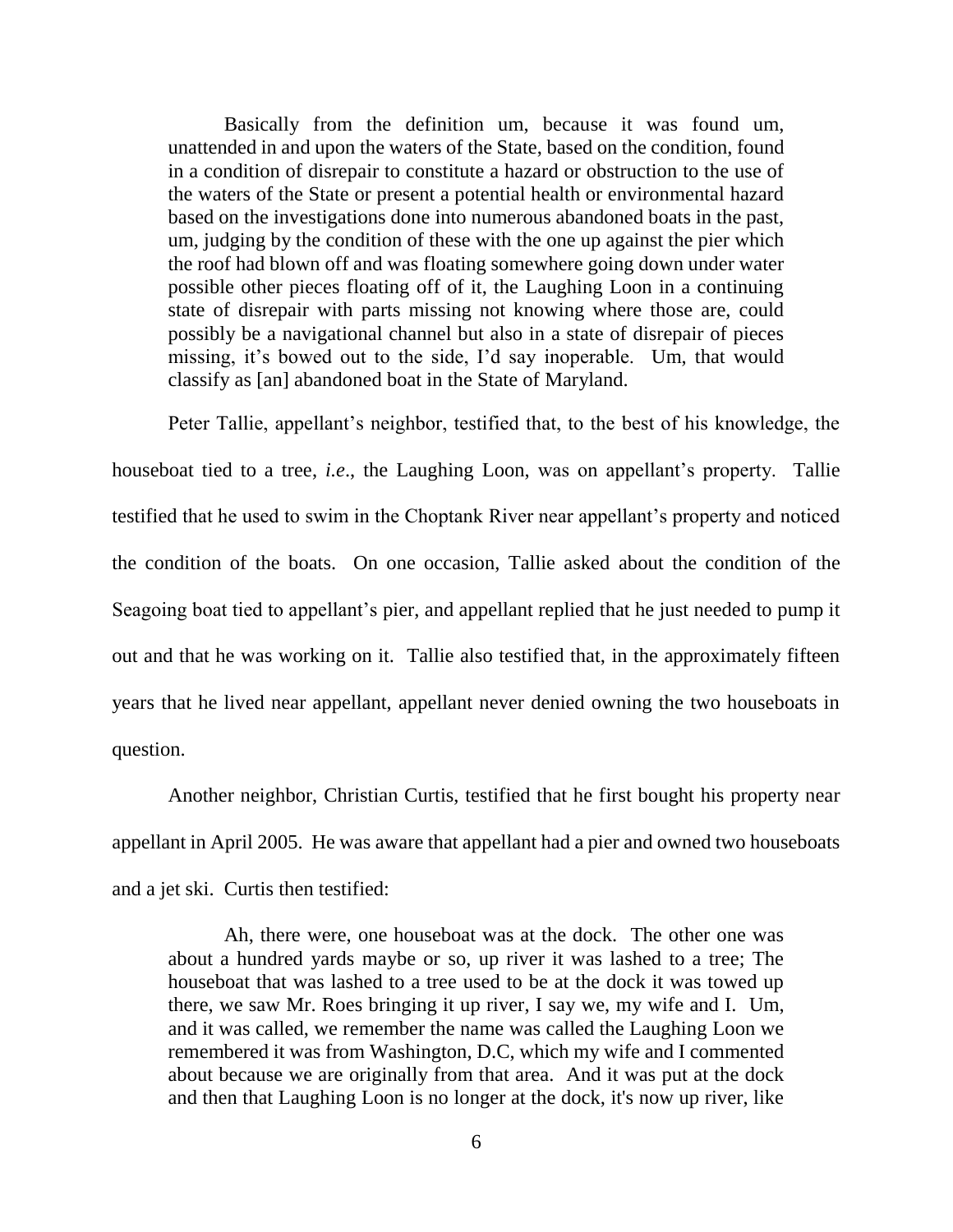I said it's lashed to tree. And there's a second houseboat it doesn't have a name on it, it's now at the dock. This occurred around Summer 2006. I could well, I got . . . yeah that sounds right.

Curtis testified that, when he originally saw the Laughing Loon, it was tied to appellant's pier. He saw appellant "working on it at one point, I think they were trying to get the engines running because I saw black smoke belching out of the back." After this, Curtis saw appellant tow the Laughing Loon and tie it to a tree. The Seagoing boat arrived soon thereafter, in approximately 2006. Curtis also saw appellant working on this second houseboat over time.

Christopher Voorhes, another neighbor, testified that, at one point, both houseboats were afloat, but neither had been afloat for several years. Voorhes confirmed that he had seen appellant on the Seagoing boat. He also testified that the Laughing Loon was towed to its present resting place in the mid-2000's.

Appellant testified on his own behalf and admitted that the pier and the Seagoing boat tied to it were on his property. Although he did not live at this location, appellant contended that he was "constantly working" on that boat, from March to December 2016. This included lifting it out of the water, fixing the keel, and pumping it out. He stated that he "had it floating pretty good for awhile." He admitted that, at a later point in time, the boat was sitting in the mud, "[b]ut it's in a good spot where, the mud kind of holds it there, until we swap the battery out and pumped it back out again." He also testified that "at this point we try to keep a good battery or two on it. And we're trying to hook a solar charger on the top."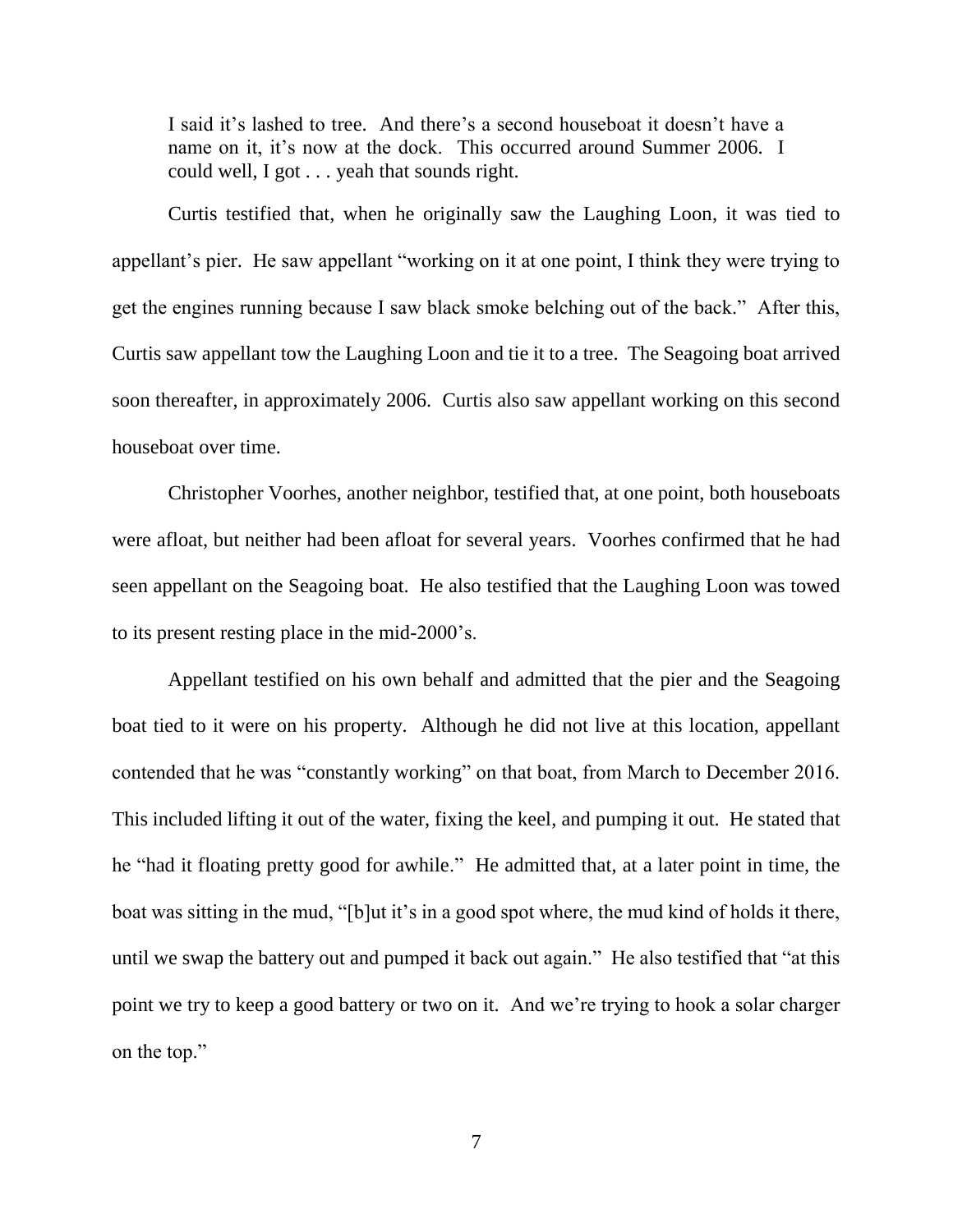Appellant maintained that he did not own the Laughing Loon and did not know who did. When asked whether the tree that the Laughing Loon was tied to was located on his property, appellant did not deny that it was, but replied, "it's very hard to say  $\dots$ " Appellant then testified that, after he learned that the Department of Natural Resources would not remove the Laughing Loon, his wife got an estimate and they learned that it would cost between \$6,000 and \$10,000 to remove it.

Appellant also testified that the Seagoing boat had been tied to his pier since approximately 2000, and the Laughing Loon appeared in around 2005 or 2006, after he built his pier. He agreed that, when this other person brought the Laughing Loon to the area, he may have docked it temporarily at his pier and he may have helped him work on it.

On cross-examination, appellant was asked about repairing the Seagoing boat:

Q. How much would it cost to fix the boat that is currently tied to your pier that you admit to owning?

A. Well, not much, I mean the big cost is getting it down in the river, having it pulled out, and put up on blocks, about a Thousand Dollars (\$1,000) for that and maybe to really do a good job on the hull, another Thousand Dollars (\$1,000). And there's things I'd like to do to it as well put some new windows in it, a new door, it needs a paint job really bad. And tighten up the roof so it doesn't have any leaks.

Q. But you haven't done that for all of the years that it's been there?

A. No, I've done a lot that boat is, you can ask my wife, keeps me busy and I don't get much, I spend way too much time working on that boat. The last couple years we just had another baby and it's taking away from it a little bit, and it went down. I just heard about it when the DNR police told me it was sunk I ran down there within fourteen days I had it floating again. So, they, that was their testimony if  $I \dots$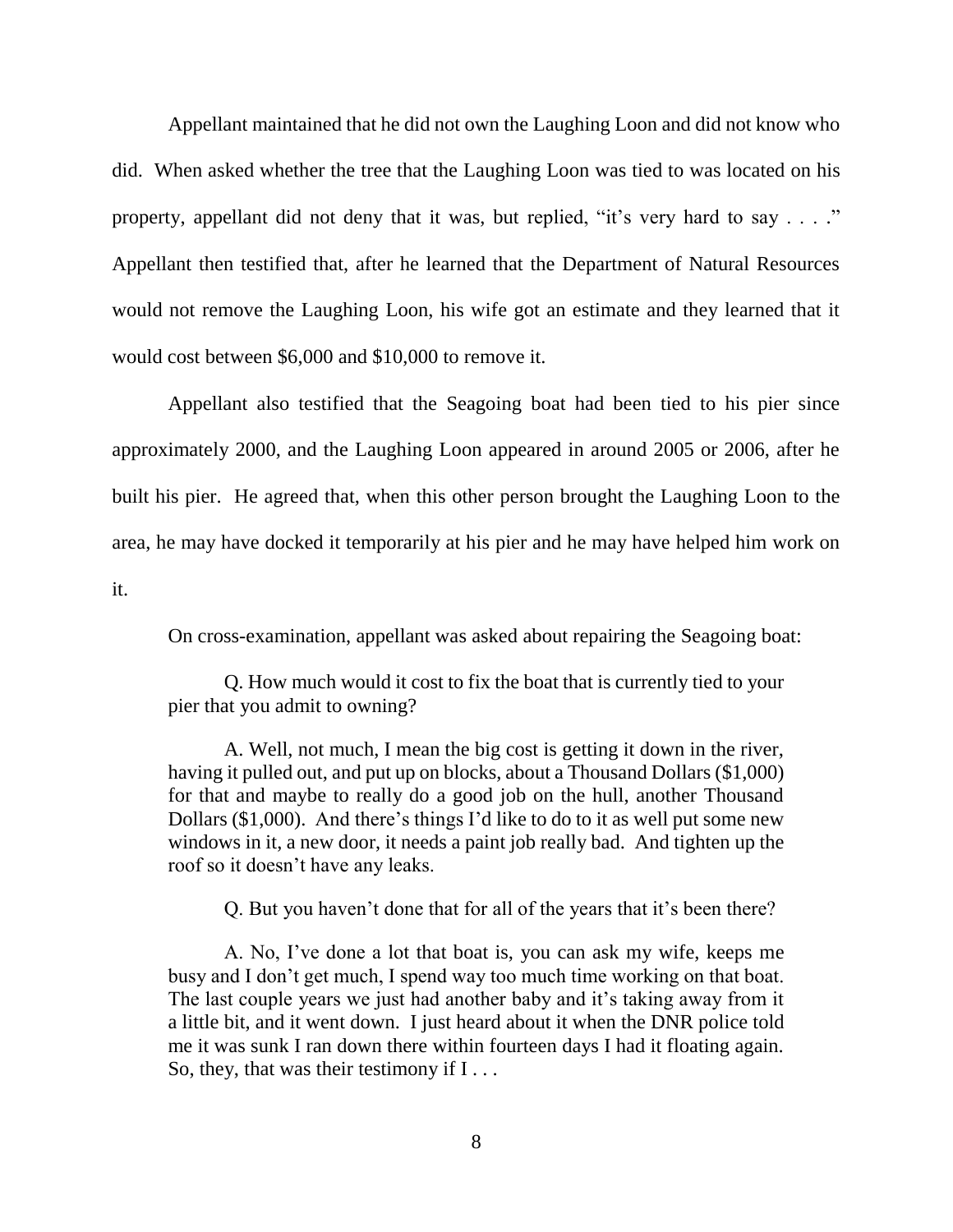Q. Yet, both of those boats were sinking between March of 2016 and December 2016?

A. That was after we got, we were allowed fourteen days to get it floating. And they said everything was fine and all the charges were dropped. I thought that was the end of it. And then shortly thereafter, we had it floating it, the crack got further down, and we had to go back in a few times and fix that crack. And I'm sure it's going to get done ever better, so we don't have future problems. We intend on pulling it out, my boat out, I've already had that lined up.

Appellant denied that, from March to December 2016, the Seagoing boat was underwater, testifying that he thought it was afloat most of the time, and that, if not, he pumped it out. But, he agreed that "I haven't really had a chance to do the repairs a hundred percent. So, hopefully I can get it out of the water, I'll get that repaired and I won't have these problems anymore. That's my goal." Appellant also stated that he knew someone who owned a marina two miles downriver and that this person had a crane that could put the boat on a trailer. When asked by the prosecutor why he had not pursued that before, appellant replied, "[w]ell we really never asked him before."

We shall include additional detail in the discussion that follows.

### DISCUSSION

#### I.

Appellant first contends that the evidence was insufficient to convict him of abandoning the Seagoing boat that was tied to his pier on the grounds that it was not "unattended" as defined by Section 8-721 of the Natural Resources Article. The State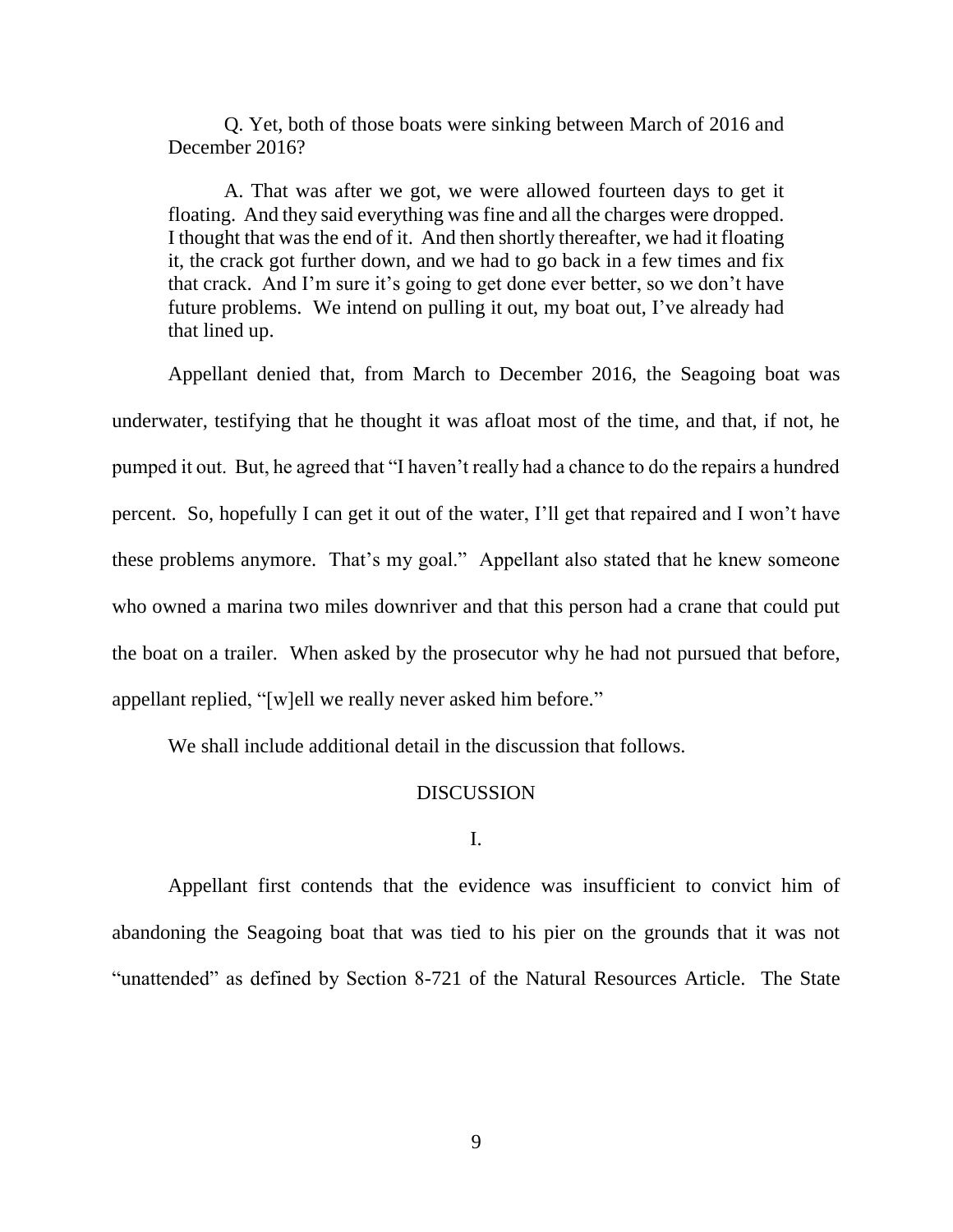disagrees, asserting that the jury could properly decide that this houseboat had deteriorated to the point where it was abandoned under the applicable statutes.<sup>2</sup>

In sufficiency cases, we ask "'whether after viewing the evidence in the light most favorable to the prosecution, any rational trier of fact could have found the essential elements of the crime beyond a reasonable doubt.'" *Grimm v. State*, 447 Md. 482, 494-95 (2016) (quoting *Cox v. State*, 421 Md. 630, 656-57 (2011)); *accord Jackson v. Virginia*, 443 U.S. 307, 319 (1979). When making this determination, the appellate court is not required to determine "whether *it* believes that the evidence at the trial established guilt beyond a reasonable doubt." *State v. Manion*, 442 Md. 419, 431 (2015) (emphasis in original) (quoting *Dawson v. State*, 329 Md. 275, 281 (1993)). Rather, it is the trier of fact's task to weigh the evidence, and the appellate court will not second guess the determination of the trier of fact "where there are competing rational inferences available." *Manion*, 442 Md. at 431 (quoting *Smith v. State*, 415 Md. 174, 183 (2015)).

Generally, our standard of review has two basic components: (1) the "essential elements" of the crime; and, (2) whether the State has met its burden of production. Considering the "essential elements" on appeal involves an interpretation of Maryland statutory and case law. In such instances, we "must determine whether the lower court's conclusions are legally correct under a *de novo* standard of review." *Rodriguez v. State*,

<sup>&</sup>lt;sup>2</sup> Appellant does not challenge the sufficiency of the evidence for abandoning a vessel with respect to the Laughing Loon. He also does not challenge whether the Seagoing boat posed a health or environmental hazard.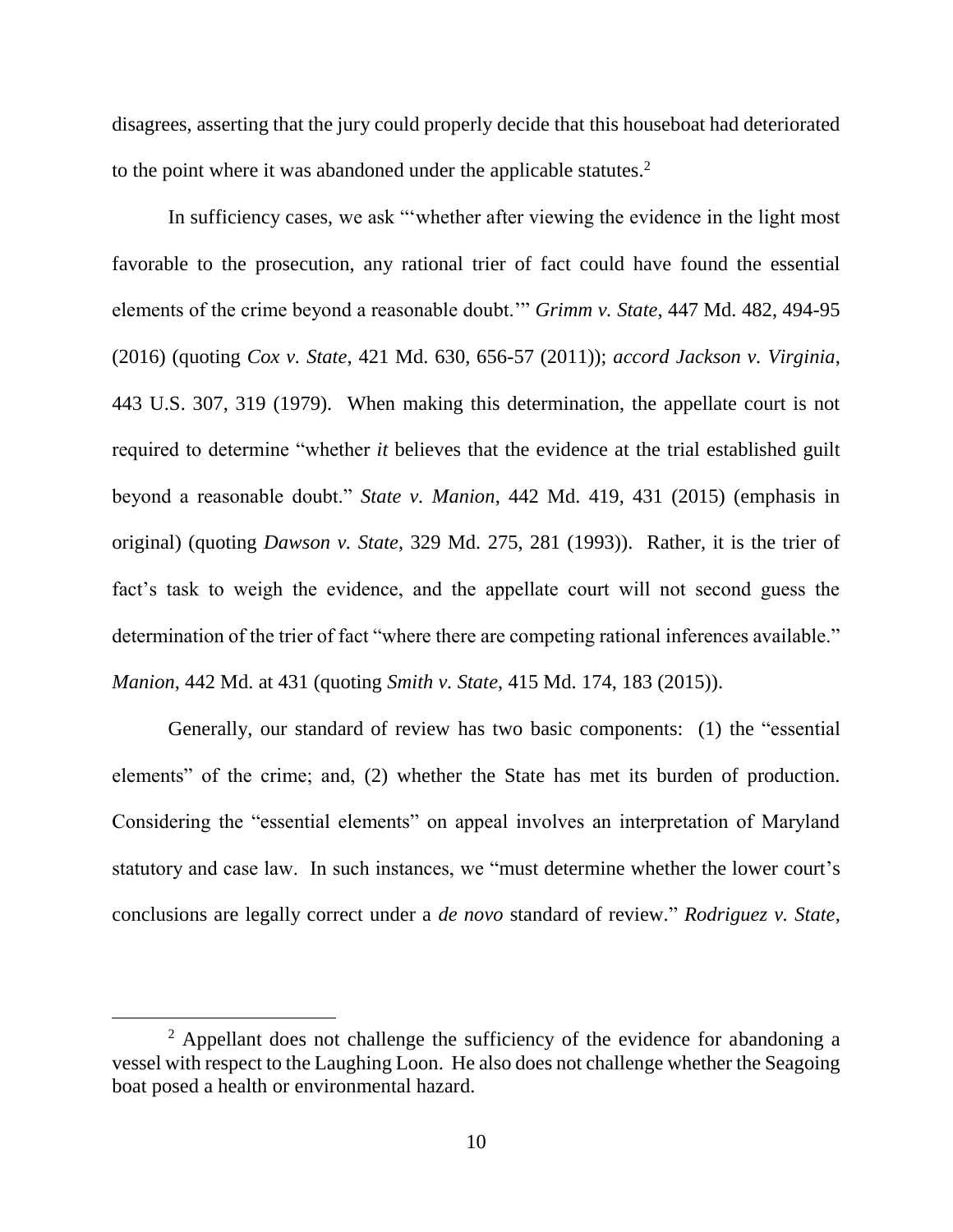221 Md. App. 26, 35 (citations omitted), *cert. denied*, 442 Md. 517 (2015). With respect to the burden of production, this Court has explained:

In a criminal case, no issue is more important than whether the State has satisfied its burden of production. The concern is with production, as a matter of law, and not with persuasion, as a matter of fact. The appellate assessment of the burden of production is made by measuring the evidence that has been admitted into the trial objectively and then determining whether that body of evidence is legally sufficient to permit a verdict of guilty. In a jury trial, a motion for a judgment of acquittal at the end of the entire case initiates the examination of the satisfaction of the burden of production. If that burden of production is not satisfied, the trial judge is wrong, as a matter of law, for denying the motion and for allowing the case even to go to the jury.

*Chisum v. State*, 227 Md. App. 118, 130 (2016); *see also Burns v. State*, 149 Md. App. 526,

547 (2003) ("Our concern is with whether [the trial judge] was correct, as a matter of law, in allowing the case to go to the jury. What the jury then did with the evidence is, on this

issue, beyond our purview").

Section 8-725.1(a) of the Natural Resources Article provides that "A person may not abandon, as defined in § 8-721 of this subtitle, any vessel upon any waters of the State." Md. Code (1973, 2012 Repl. Vol) § 8-725.1(a) of the Natural Resources ("Nat. Res.") Article. In turn, and pertinent to our discussion, Nat. Res. § 8-721 provides:

(a) In this section, "abandoned or sunken vessel" means any vessel that:

\* \* \*

(5)(i) Has been found adrift or unattended in or upon the waters of the State, and is found in a condition of disrepair as to constitute a hazard or obstruction to the use of the waters of the State or presents a potential health or environmental hazard; . . .

Nat. Res. § 8-721.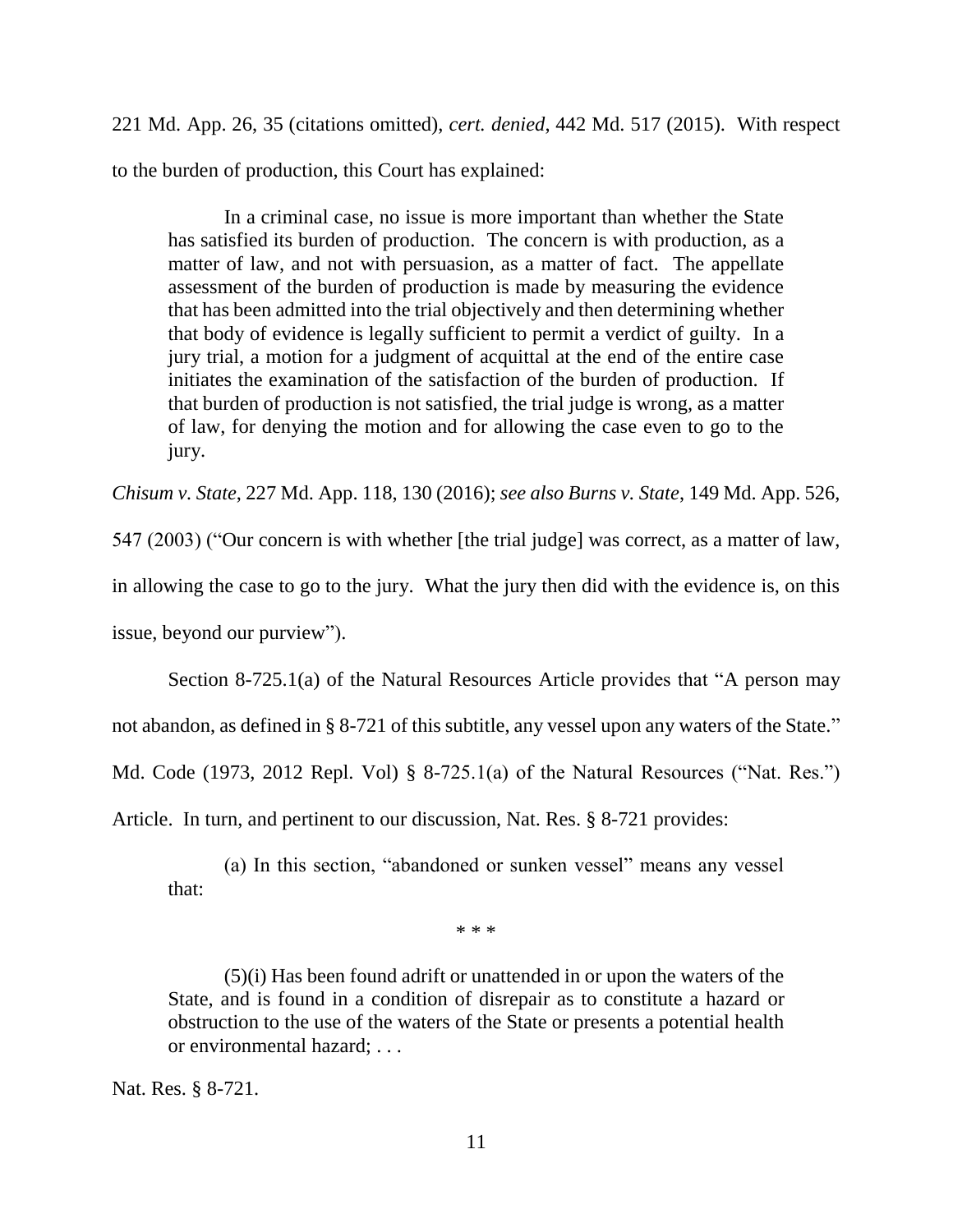Appellant's contention is that the Seagoing boat was not "unattended" under the statute. This argument was presented to the trial court at the end of the State's case-inchief:

Number five, has been found adrift or unattended or in and upon the waters of the State. A vessel, it's clearly not adrift. The testimony is that this is tied to the dock. Unattended does not apply to a boat that is tied to a dock, that is ah, that is registered and that has had people working on it. That's not unattended, it's not adrift. It's also not a hazard or an obstruction to the use of the waters because it's at a dock. A dock is not navigable water. It is not public navigable water. There's been no testimony as to health or environmental hazard. For those reasons I would ask you to grant a motion for judgment of acquittal as to the boat at the pier, as Mr. Roes cannot abandon his own boat on his own property.

The State responded, in part:

The Defendant has clearly, which has been seen by, heard in the testimony, he's been the only person um, he has been in control of these boats. Both of which have been at his pier and they've moved, and they both are in a state of disrepair. They are both not fixed.

Further:

[W]e have testimony from the Natural Resource Officer that the boat that ended up at the Defendant's pier, the [S]eagoing boat was deteriorated with pieces falling off it. And that constitutes a potential health hazard and that's where Statute 8-725.l abandonment of the vessel. And Your Honor also the State would like to be heard just a little bit more briefly. Um, the boat was, after listening to the testimony it was clear that both boats were unattended between the dates that the State is charging with. Which is March 2016 to December 2016, there is no testimony that the Defendant worked on the boat from March  $16<sup>th</sup>$ ... March 2016 to December 2016.

At this point, defense counsel interrupted and the following ensued:

[DEFENSE COUNSEL]: That's just false he stated, one of the witnesses stated to the contrary.

THE COURT: One of the witnesses said I believe that he saw there were some work being done on the boat attached to the pier.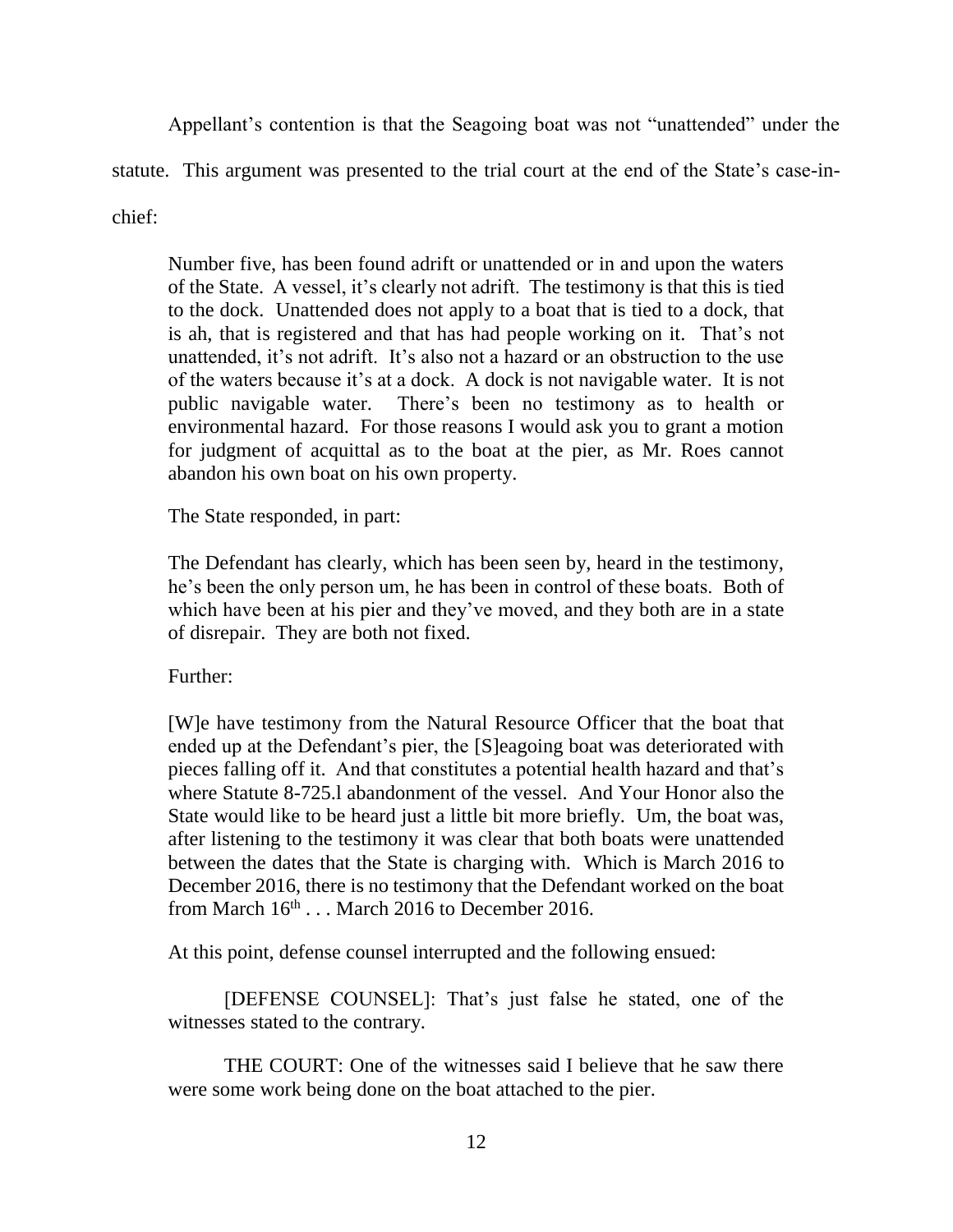[PROSECUTOR]: But not during the dates that . . .

THE COURT: No, it wasn't during the, it was prior to March of 2016.

[PROSECUTOR]: And both . . . both boats have been sunk since . . . since March 2016 through December 2016. That's the date that the State's is talking about. The boats are clearly a hazard when you have two very experienced officers talking about the environmental hazard when there's pieces of the boat falling off. You have people kayaking in the river, swimming in the river and pieces of large houseboats falling off, such as the roof that was testified. Each witness has said that the tree was on the Defendant's property. And the State would rest with that.

Argument on the defense motion for judgment of acquittal concluded as follows:

[DEFENSE COUNSEL]: Um, pieces falling off of it, there was no testimony as to any kind of any environmental impact from pieces falling off of it. We don't have any expert telling us what happens if a piece of some certain material falls in the water, and what kind of environmental impact that might have. There was no testimony as to anyone possibly being of interest or any type of safety issue. This is all supposition and hypothetical. This whole case is suppositional and hypothetical. It's the boat was obviously not, the boat at the pier was obviously not unattended if it was floated it one point, it did not float itself. It was pumped out. It's not unattended; And Your Honor someone is allowed to leave their boat at their dock and not touch it. I have a boat in Annapolis right now, that I'm not touching, it's not abandoned. It's, I mean that's an asinine argument.

THE COURT: Well, if it was falling apart, if it was sunk, if it was sitting on the bottom of the river, you're saying that wouldn't be ...

[DEFENSE COUNSEL]: It's tied to the dock and it's registered.

THE COURT: There's more to it then [sic] that.

[DEFENSE COUNSEL]: I don't think there is.

THE COURT: Well, I do. All right, I'm going to deny the motion at this time. Ah, you can, I have to explain, but you all know I have to look at the evidence in the light most favorable to the State when I rule on this motion. It may be renewed at the end of the case if the Defense wishes to do so.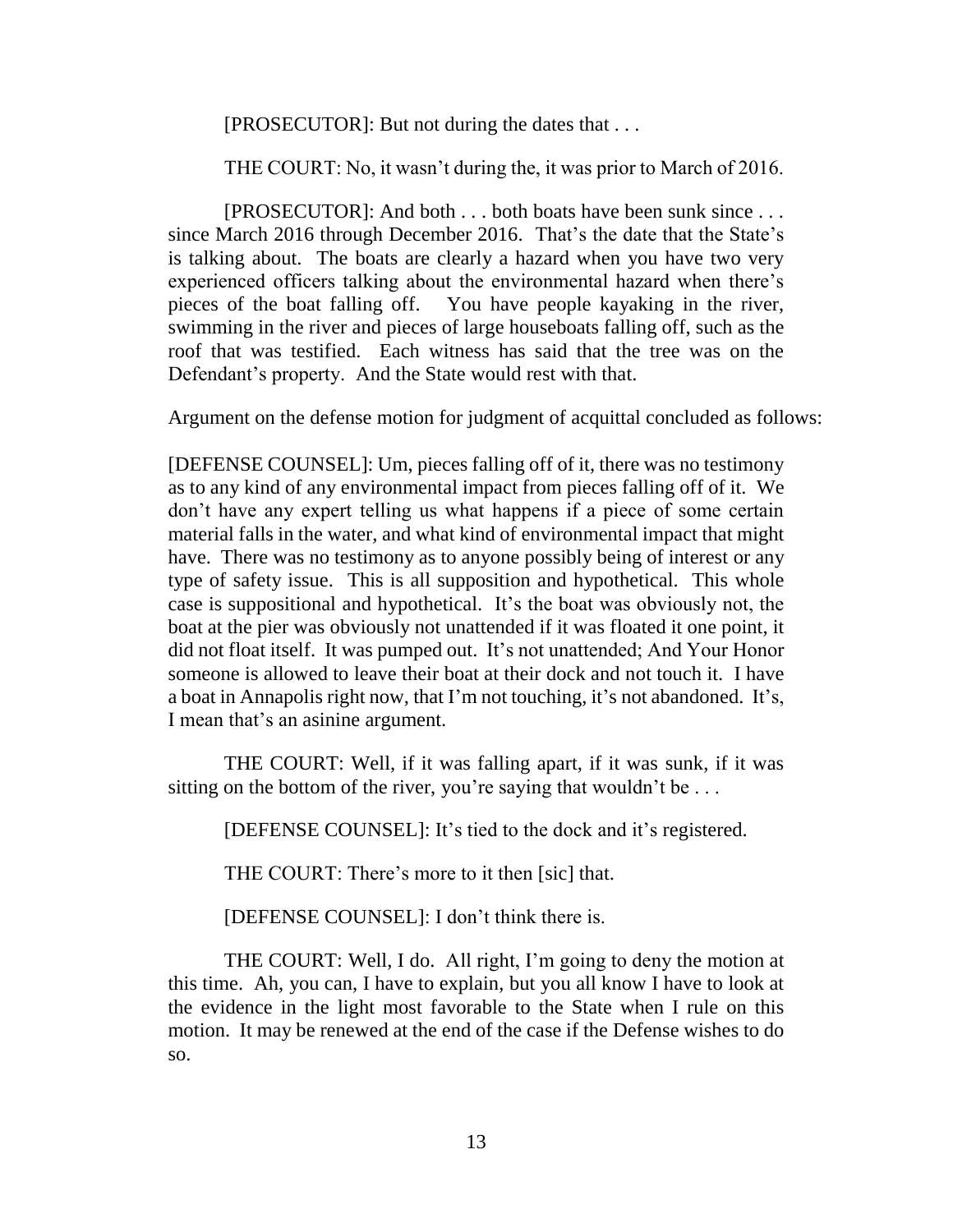The canons of statutory construction are well settled and begin with the "cardinal rule" that requires us to "ascertain and effectuate the intent of the Legislature." *Jamison v. State*, 450 Md. 387, 396 n.9 (2016) (citation and quotation omitted). To that end, "we first examine the plain language of the statute, and if the plain language of the statute is unambiguous and consistent with the statute's apparent purpose, we give effect to the statute as it is written." *Id*.; *see also Hurst v. State*, 400 Md. 397, 417 (2007) ("Unambiguous language will be given its usual, ordinary meaning unless doing so creates an absurd result") (citing *MVA v. Shepard*, 399 Md. 241, 254 (2007)).

Moreover, "[w]e begin by looking to the plain language of the provision with a goal of 'discern[ing] the legislative purpose, the ends to be accomplished, or the evils to be remedied by a particular provision, be it statutory, constitutional or part of the Rules.'" *Fuller v. Republican Cent. Comm. of Carroll Cnty*., 444 Md. 613, 629 (2015) (quoting *Davis v. Slater*, 383 Md. 599, 605 (2004)). Further, "we do not read statutory language in a vacuum, nor do we confine strictly our interpretation of a statute's plain language to the isolated section alone. Rather, the plain language must be viewed within the context of the statutory scheme to which it belongs, considering the purpose, aim, or policy of the Legislature in enacting the statute." *Williams v. Peninsula Reg'l Med. Ctr.*, 440 Md. 573, 580-81 (2014) (quoting *Lockshin v. Semsker*, 412 Md. 257, 275-76 (2010)).

When Nat. Res. § 8-725.1 was originally added in 1977, the statute prohibited the following: "(a) a person may not wilfully abandon or wilfully cast adrift any vessel upon any waters of the State." 1977 Md. Laws, ch. 511, § 1 (H.B. 1041). In 1985, "wilfully" was deleted. As recorded in the Laws of the State of Maryland, the amended statute read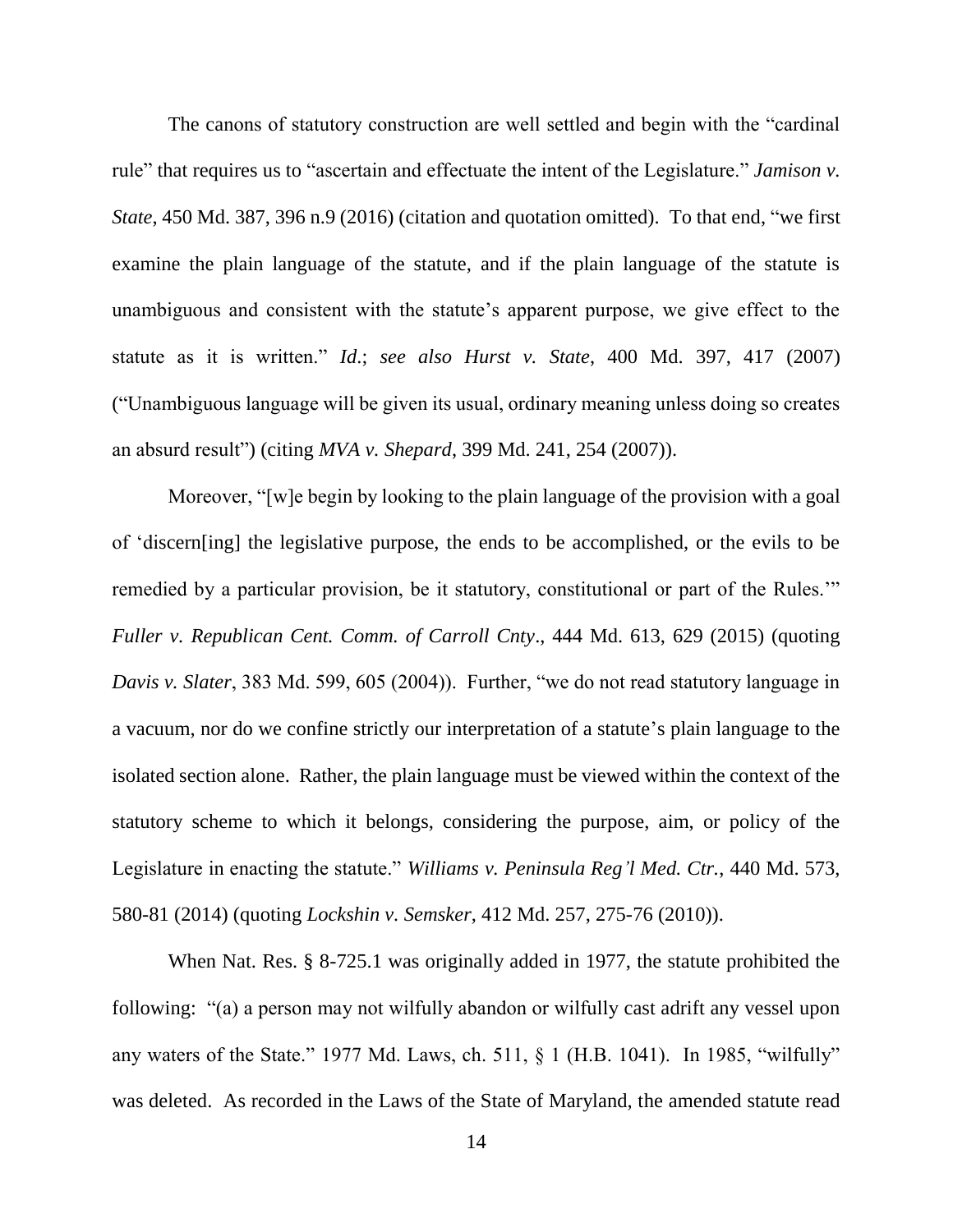as follows: "(a) A person may not [wilfully] abandon [or wilfully cast adrift], AS DEFINED IN § 8-721, any vessel upon any waters of the State." 1985 Md. Laws, ch. 670, § 1 (H.B. 1004). The purpose of removing the wilful element was stated as "changing the misdemeanor offense of abandonment of a vessel from a crime of specific or willful intent to a crime of general intent." *Id*. According to the Maryland Laws, Section 8-721 was added and provided, in pertinent part:

(a) In this section "abandoned vessel" means any vessel:

(3) That has been found adrift or unattended in or upon the waters of the State, OR AND is found in such disrepair as to constitute a hazard or obstruction to the use of the waters of the State or presents a potential health or environmental hazard."

1985 Md. Laws, ch. 670, § 1 (H.B. 1004).

The purpose of the law was to authorize the Department of Natural Resources (the "Department") "to seize and remove 'abandoned vessels' and to delegate this authority to any county." Fiscal Note, House Bill 1004 (Department of Fiscal Services 1985). Notably, in 1985, the Department estimated that it removed an average of 51 boats per year at a total cost of \$58,000. *Id*. According to the Committee Report from the Senate Judicial

Proceedings Committee:

Presently, the Department of Natural Resources has found it difficult to remove abandoned vessels and enforce specific provisions of the State Boat Act which impose penalties on owners who abandon vessels in State waters. The chief reason is that existing legislation contains language which uses the term "willful". It is difficult to prove "willfulness" since proof of "willfulness" must include an admission or a witness to the act.

Summary of Committee Report, Senate Judicial Proceedings Committee, House Bill 1004

(State Boat Act – Abandoned Vessel) (1985).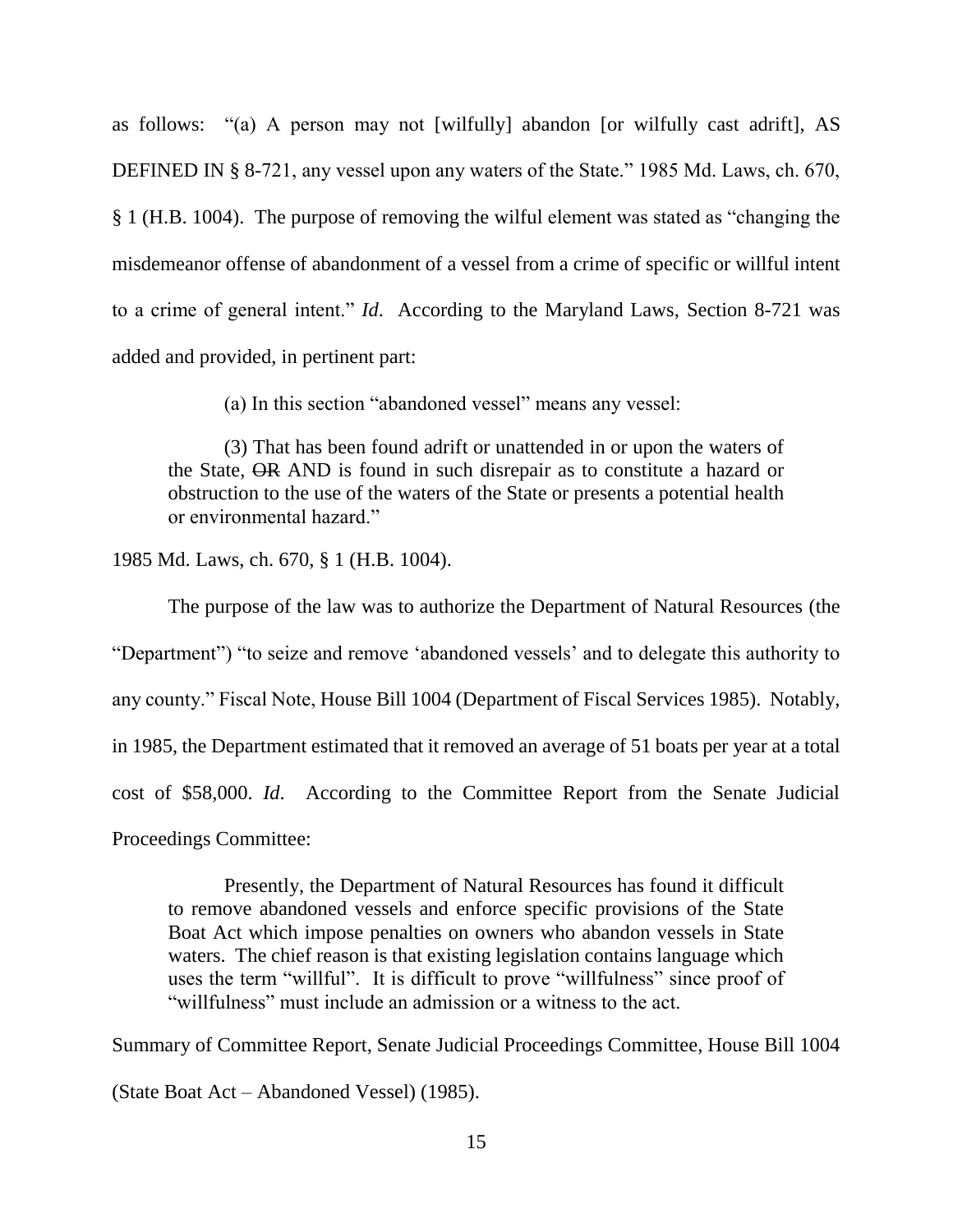The Department explained its support for expansion of the law because "existing legislation contains language that makes it difficult to prove intent (willfully), time restrictive in length of time in abandonment (6 months), and difficulty in proving ownership." Bill Report, Department of Natural Resources, H.B. 1004 – 3<sup>rd</sup> (March 28, 1985). And:

The Department is of the opinion that there will be several positive impacts as a result of this legislation. (See attachment form Natural Resources Police). HB 1004 will correct the described enforcement problems and will act as a deterrent in the indiscriminate abandonment of vessels on the waters of the State.

It will also define specific terms and establish procedures whereby the Department will have the authority to remove abandoned vessels from State waters in a more timely and efficient manner. In addition, it will allow the Department to reclaim removal costs, estimated to be \$25,000.00 per year, from boat owners whose vessels are presently being removed at State expense.

Bill Report, Department of Natural Resources, H.B. 1004 – 3<sup>rd</sup> (March 28, 1985); *see* Attachment, Natural Resources Police, Department of Natural Resources (Ref: HB 1004) ("From the standpoint of the Natural Resources Police one of the major problems in enforcing the abandoned boat law has been the difficulty in proving liability. . . . Another equally serious problem has been the difficulty in proving ownership"); *see also* Letter from Mick Blackistone, Executive Director of the Marine Trades Association of Maryland, House Judiciary Committee, H.B. 1004 (February 27, 1985) ("Abandoned vessels continually cause environmental and navigational problems on our waterways").

We recognize that some of the materials described above originated from advocates, not from members of the General Assembly. Nevertheless, such information provides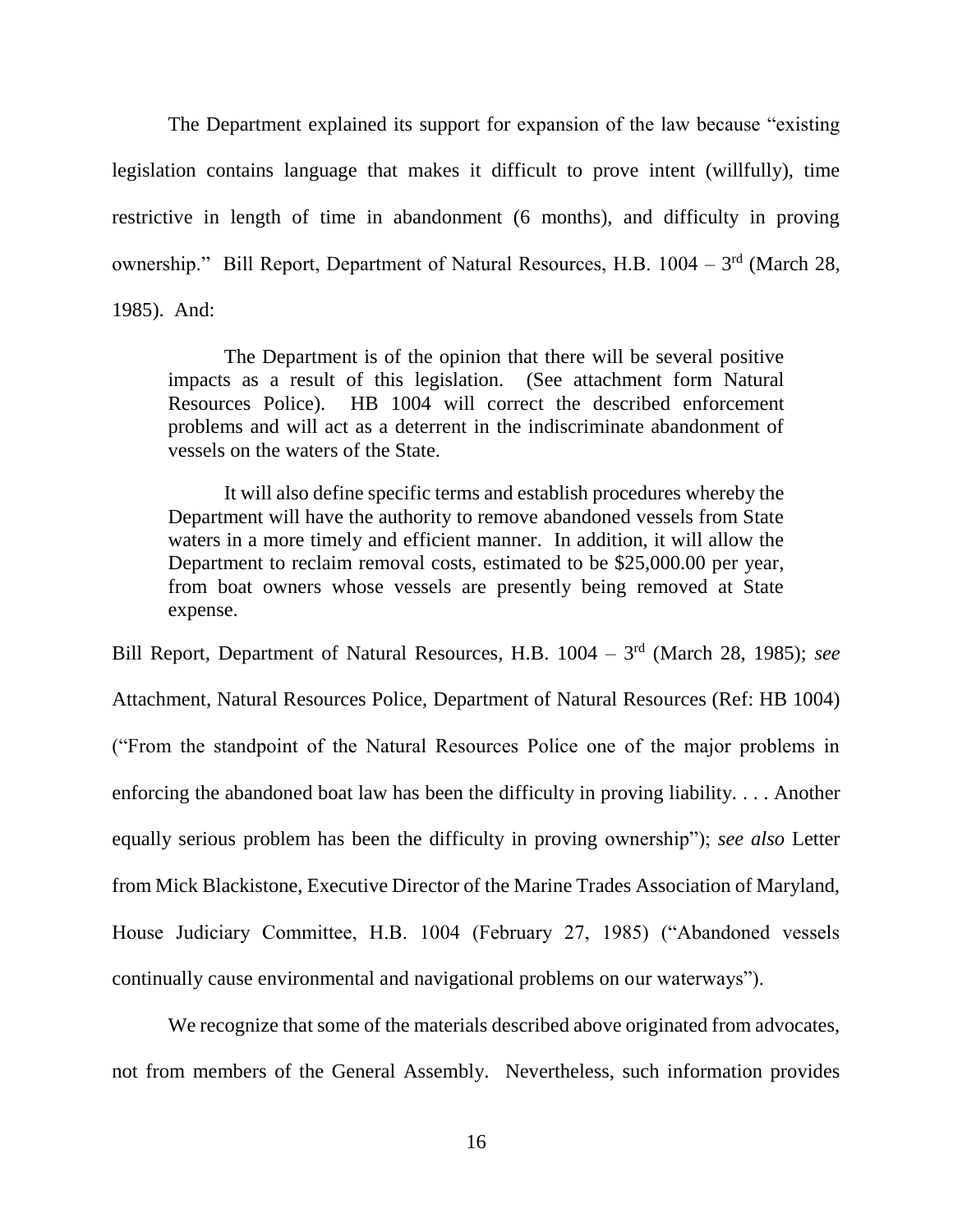context for the General Assembly's action and may be considered for that limited purpose. *Kaczorowski v. City of Baltimore*, 309 Md. 505, 514 (1987). Based on our consideration of the text itself, our starting point, the legislative history, including the removal of the specific intent limitation, and the circumstances providing a context for the General Assembly's action, we discern the intent of the abandoned vessel statute to be broader than suggested by appellant. Nevertheless, we must determine what is meant by "unattended." "Unattended" is not defined in the statute. "In determining the ordinary meaning of words, we have found it helpful to consult their dictionary definitions." *In re Cody H*., 452 Md. 169, 184 (2017). According to the Oxford English Dictionary, the definition of "unattended" is "1. Not attended or waited upon; unaccompanied. . . . 2. Not attended or accompanied *by* or *with* some thing, circumstance, etc. . . . 3. Not attended *to*." XVIII, The Oxford English Dictionary 870 (2d ed. 1989) ("OED"). "Attended" is further defined as "[w]aited upon, accompanied, frequented" and "2. To turn the mind to, give consideration or pay heed to, regard, consider . . . 4. To turn the energies to, give practical heed to, apply oneself to, look after . . . 5. To direct one's care to; to take care or charge of, look after, TEND, guard." I OED 765-66 (2d ed. 1989).

Here, the evidence established that appellant owned the Seagoing boat that was tied to his pier. Photographs of the boat were admitted into evidence and available for the jury's consideration. During most of the time in question, this boat was resting in the mud, in a state of disrepair and deterioration, and, because it was missing an engine, not operable. There was evidence that there was a large crack in the hull, causing water to enter the vessel. There was also a visible "scuz" line, suggesting that the boat had not been moved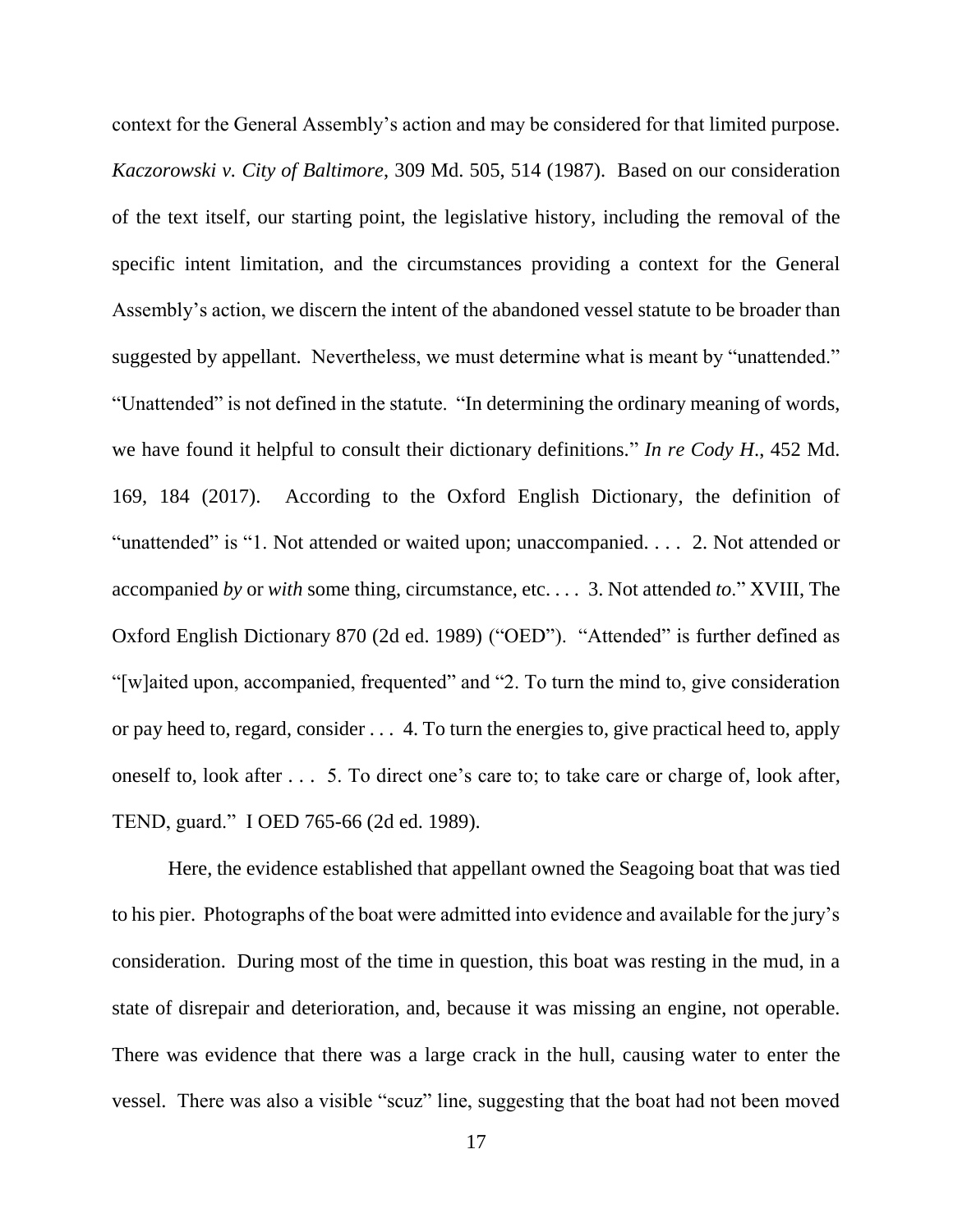for some extended period of time. We are persuaded that this evidence was sufficient to meet the State's burden of production.

Furthermore, although appellant testified that the boat was not unattended because he was constantly working on it, ultimately, that was an issue of credibility that was best left to the factfinder. As we have repeatedly stated, "[i]t is 'the jury's task to resolve any conflicts in the evidence and assess the credibility of witnesses.' In so doing, the jury 'can accept all, some, or none of the testimony of a particular witness.'" *Correll v. State*, 215 Md. App. 483, 501-02 (2013) (internal citations omitted), *cert. denied*, 437 Md. 638 (2014). We hold that the evidence was sufficient to sustain appellant's conviction for abandoning a vessel.

#### II.

Appellant next asserts that the evidence was insufficient to sustain his two littering convictions, one for each of the two houseboats, on the grounds that boats do not meet the statutory definition of "litter." Appellant also contends that the houseboats were never "discarded." The State responds that "[t]wo disintegrating boats comfortably fit" the definition of litter, therefore, the evidence was sufficient to sustain these two convictions. We agree.

Section 10-110 of the Criminal Law Article provides, in pertinent part:

(c) A person may not:

\* \* \*

(2) dispose or cause or allow the disposal of litter on public or private property unless: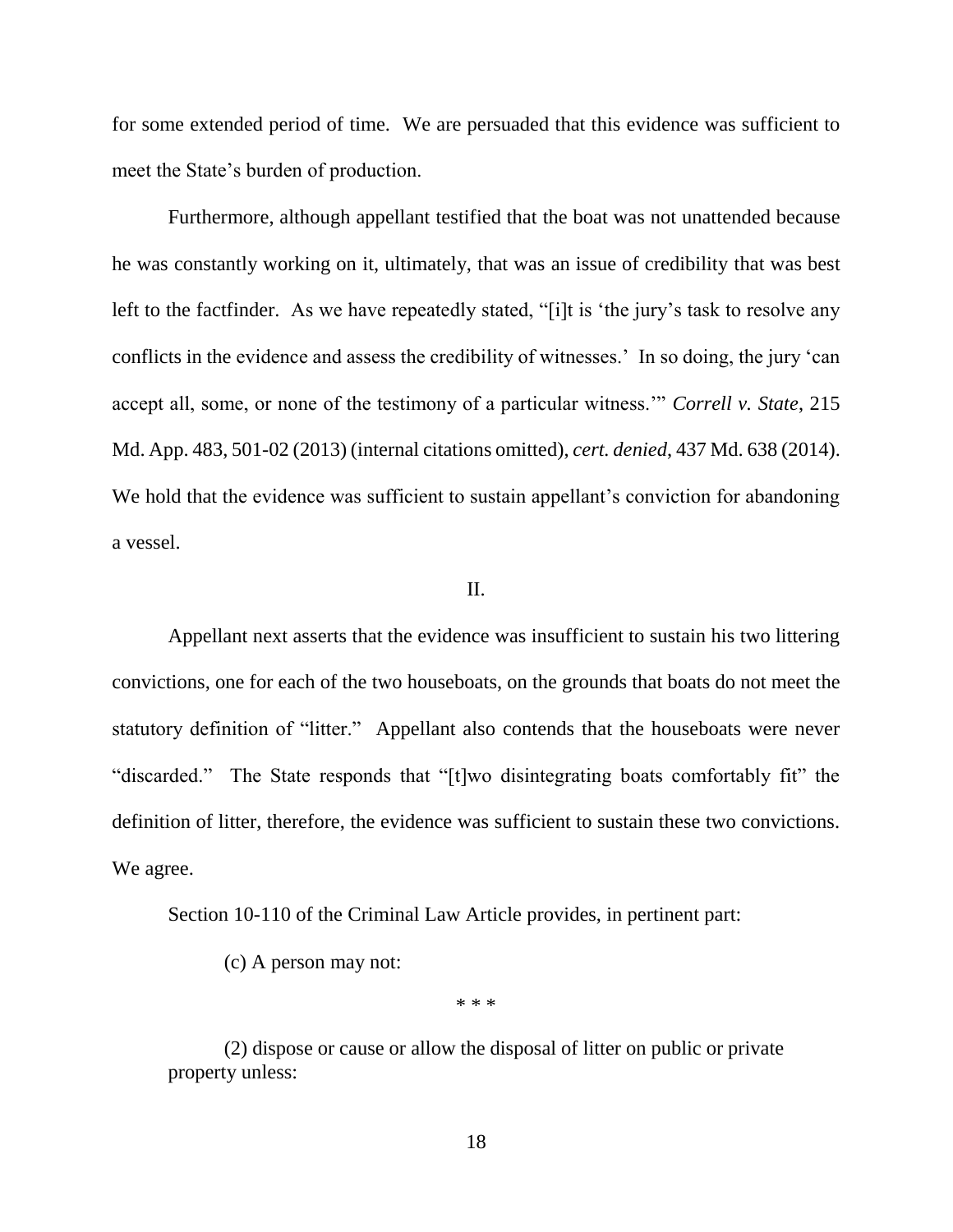(i) the property is designated by the State, a unit of the State, or a political subdivision of the State for the disposal of litter and the person is authorized by the proper public authority to use the property; or

(ii) the litter is placed into a litter receptacle or container installed on the property.

Md. Code Ann. (2002, 2012 Repl. Vol., 2017 Supp.) § 10-110 of the Criminal Law Article

("Crim. Law"). $3$ 

Discussion about this issue occurred at the end of the State's case-in-chief, when

appellant argued as follows:

Your Honor the litter statute is clear. A person may not dispose or cause or allow the disposal of litter on public or private property unless and the exceptions do not apply here. Um, obviously this is, I'm not disputing the property aspect, it's either public or private, whatever designation you want to give it. But litter is defined as rubbish, waste matter, refuse, garbage, trash, debris, dead animals, or other discarded materials. A boat that's tied to a dock and that has been worked on is not a discarded material. It clearly falls outside the scope of the statute.

The State responded to this specific argument as follows:

[A] boat that is sunk in the water is a discarded material. The State isn't saying that every single boat in the water is a discarded material. But we are arguing that a boat that is by every witnesses [sic] testimony deteriorated is a boat that is discarded of.

Although laws against litter existed in the Maryland statutes at least as early as 1959,

*see* 1959 Md. Laws, ch. 630 (H.B. 406), the present form of the Litter Control Law was

<sup>&</sup>lt;sup>3</sup> "Public or private property" includes "a body of water or watercourse or the shores or beaches of a body of water or watercourse[.]" Crim. Law § 10-110 (a) (4) (ii). There is no dispute that the houseboats were in the Choptank River, and that the Choptank is a recognized body of water in the State of Maryland.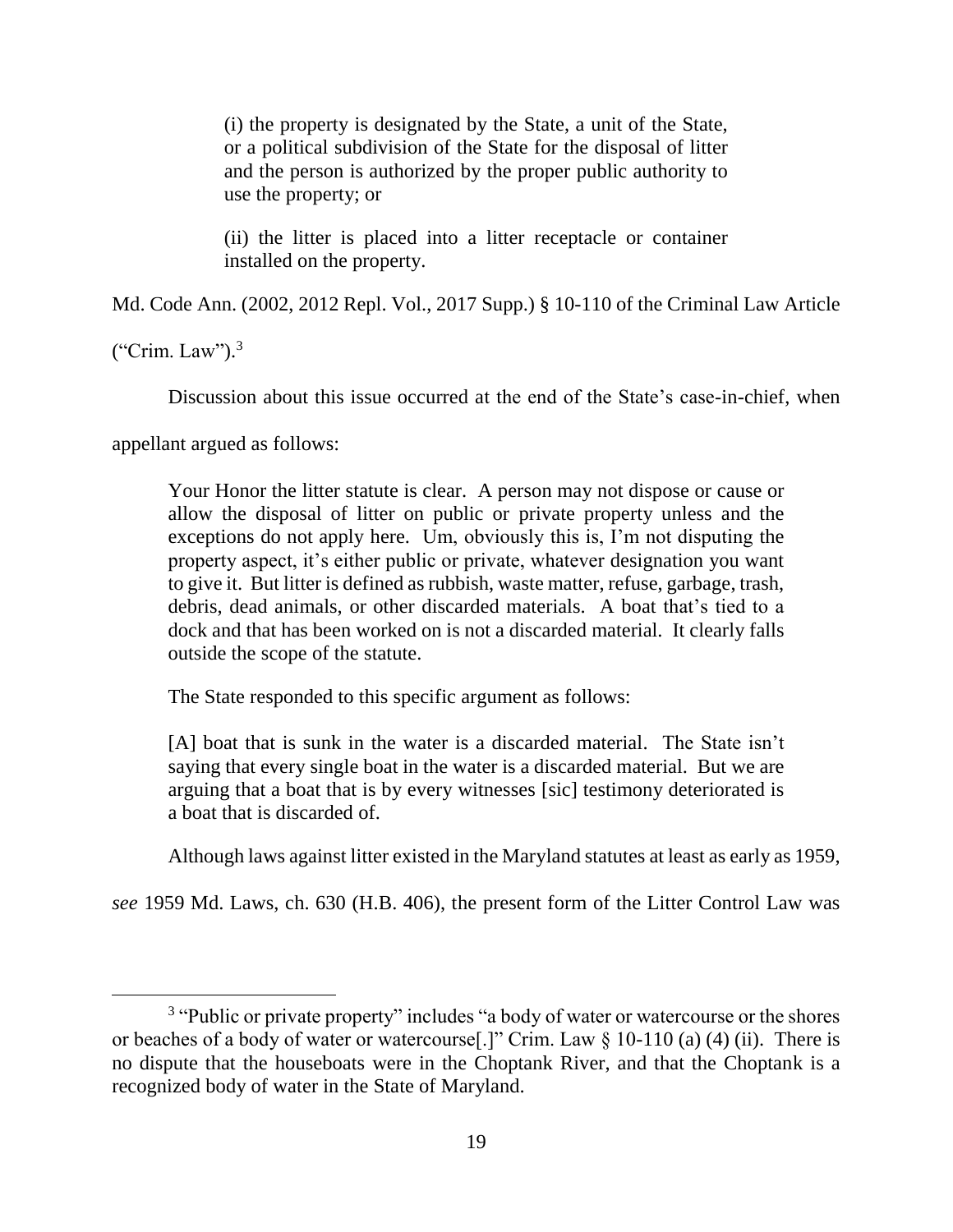enacted in 1971 as Section 468 of former Article 27. *See* 1971 Md. Laws, ch. 106 (HB 28); *see also* Maryland Legislative Council Report to the General Assembly of 1971, Proposed bills, Special Committee reports, p. 162 (1971). Section 468(c)(1) defined "litter" as "all rubbish, waste material, refuse, garbage, trash, debris, dead animals or other discarded materials of every kind and description." Section  $468(d)(1)$  provided that "[i]t shall be unlawful for any person or persons to dump, deposit, throw or leave, or to cause or permit the dumping, depositing, placing, throwing or leaving of litter on any public or private property in this State, or any waters in this State," except under certain circumstances not applicable here. And, Section 468(e) provided possible penalties of \$250, imprisonment of 30 days, or both, or, and at the discretion of the court, remediation of the affected area.

In 1993, the Legislature added a new three-tiered penalty schedule that linked the penalty to the amount of litter dumped, as well as whether the dumping was commercial or non-commercial. *See* 1993 Md. Laws, ch. 474 (SB 772). As explained by the background from the Bill Analysis for Senate Bill 772:

Although current law provides heavy penalties for companies that dump large amounts of hazardous or polluting materials on property or in water, no corresponding penalties exist for persons who dump large amounts of nonhazardous waste (e.g., automobile tires) or waste that is only suspected of being hazardous but cannot easily be tested (e.g., drums of oil and grease).

Under current law, a violation of the Litter Control Law is a misdemeanor and carries a maximum penalty of \$1,000 or imprisonment for not more than 30 days, or both, regardless of the amount of litter that is dumped or whether the litter was dumped for commercial or noncommercial purposes. Moreover, under current law, a court may waive the fine and imprisonment and instead order a violator to remove the litter that the violator has dumped. The bill also allows a court to order a violator to remove litter, but the court may issue the order only in addition to imposing a sentence of a fine or imprisonment.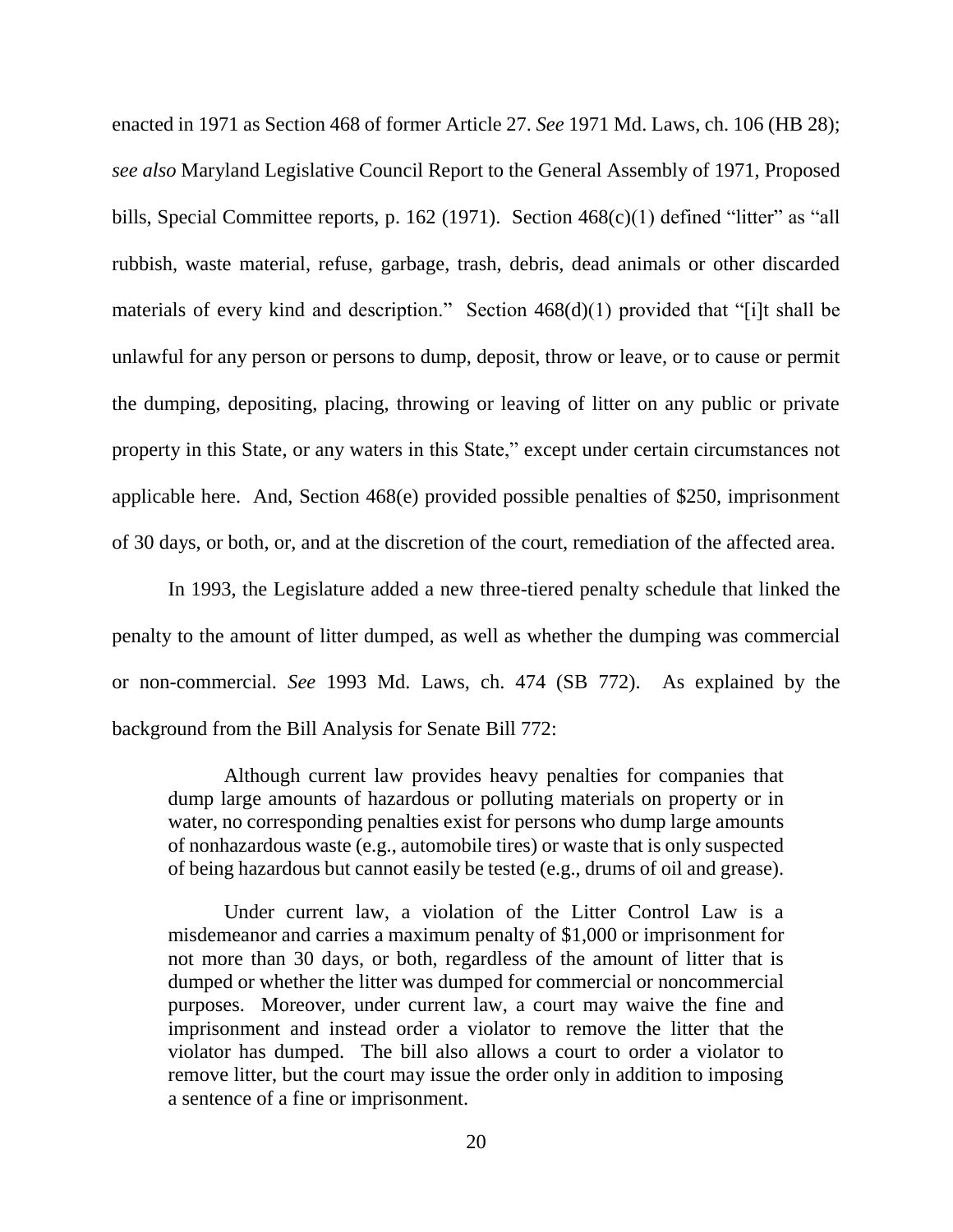The enhanced penalties that call for a maximum fine of \$25,000 for a misdemeanor violation and a maximum fine of \$100,000 for a felony violation are comparable to the penalties currently imposed on violators of the water pollution control and hazardous materials and hazardous substances statutes.

The elimination of the exception that allows property owners and others to use property as a private dumping ground is intended to bring the Litter Control Law into accordance with Title 9 of the Environment Article, which requires a person who seeks to operate a refuse disposal system to obtain a permit from the Department of the Environment.

Bill Analysis, Senate Bill 772, Senate Judicial Proceedings Committee (1993).

This expansion of the law received significant support from various entities, including, for instance, the Department of Environmental Resources for the Prince George's County Government. That Department asked the Senate Judicial Proceedings Committee to assist its continuing efforts at "enhancing environmental quality" and requiring "strong action against littering and illegal dumping." Letter from Eugene T. Lauer, Director, Department of Environmental Resources, Prince George's County Government, to the Honorable Walter M. Baker, Chairman, Senate Judicial Proceedings Committee (March 15, 1993). Director Lauer continued:

Ask anyone who has helped clean up a stream, pulled tires out of a river or collected trash from our streets and neighborhoods, and you cannot fail to understand the costs that illegal dumping and careless littering impose on our community pride, our natural environment, our quality of life, and our public services.

SB-772 amends the Litter Control Act to provide for penalties based on the extent of the violation. Those that cause serious harm to the environment should be subject to penalties in relation to that harm. This legislation does just that. . . .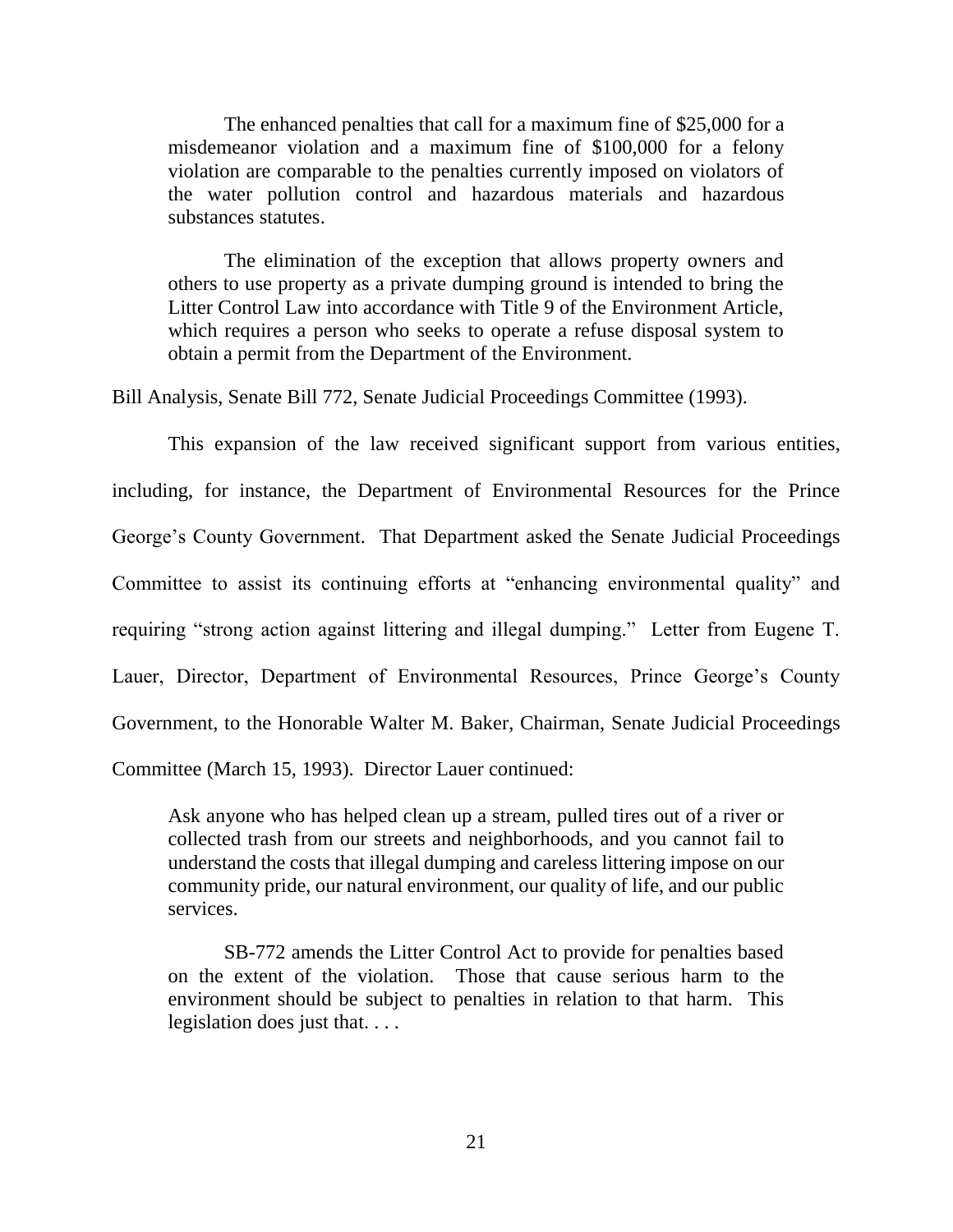*Id*.; *see also* Letter from Richard J. Logue, Mayor, City of Bowie, to the Honorable Walter Baker, Jr., Chairman of Senate Judicial Proceedings Committee (March 9, 1993) (supporting the imposition of "penalties in relation to the severity of the offense"); Letter and Testimony from Thomas Kusterer, Senior Environmental Planner, Montgomery County Government, to Honorable Joseph Vallario, Chairman, House Judiciary Committee (March 31, 1993) (offering support for SB 772, specifically the increased penalties "in light of the amount of illegally discarded waste" and observing that "Montgomery County received approximately 400 complaints resulting from illegal dumping of waste in 1992").

In addition, the Office of the Maryland Attorney General offered its support for the enhanced penalties based on volume by informing Chairman Vallario of the following:

Since 1982, the [Environmental] Crimes Unit has received numerous complaints about unpermitted landfills and midnight dumpings. Two years ago an investigation involving this office revealed a notable increase in outof-state generated debris being dumped in our northern and western counties. Most recently a District resident dumped almost 500 tires in Prince George's County. Although he was charged with littering, there is little chance that he will be extradited for this misdemeanor violation. There is an economic incentive for this illegal dumping as tipping fees continue to rise. We can only hope to counter this trend with equally strong sanctions against violators.

Letter from Elizabeth Beebe Volz, Supervising Attorney, Environmental Crimes Unit, Office of the Attorney General, to Honorable Joseph F. Vallario, Jr., Chairman, House Judiciary Committee (March 31, 1993).

Moreover, the Interstate Commission on the Potomac River Basin also voiced

strong support for the enhanced penalties in a letter to Chairman Baker, observing:

All levels of government and individual citizens are being asked to pay for more pollution control and land management function to improve water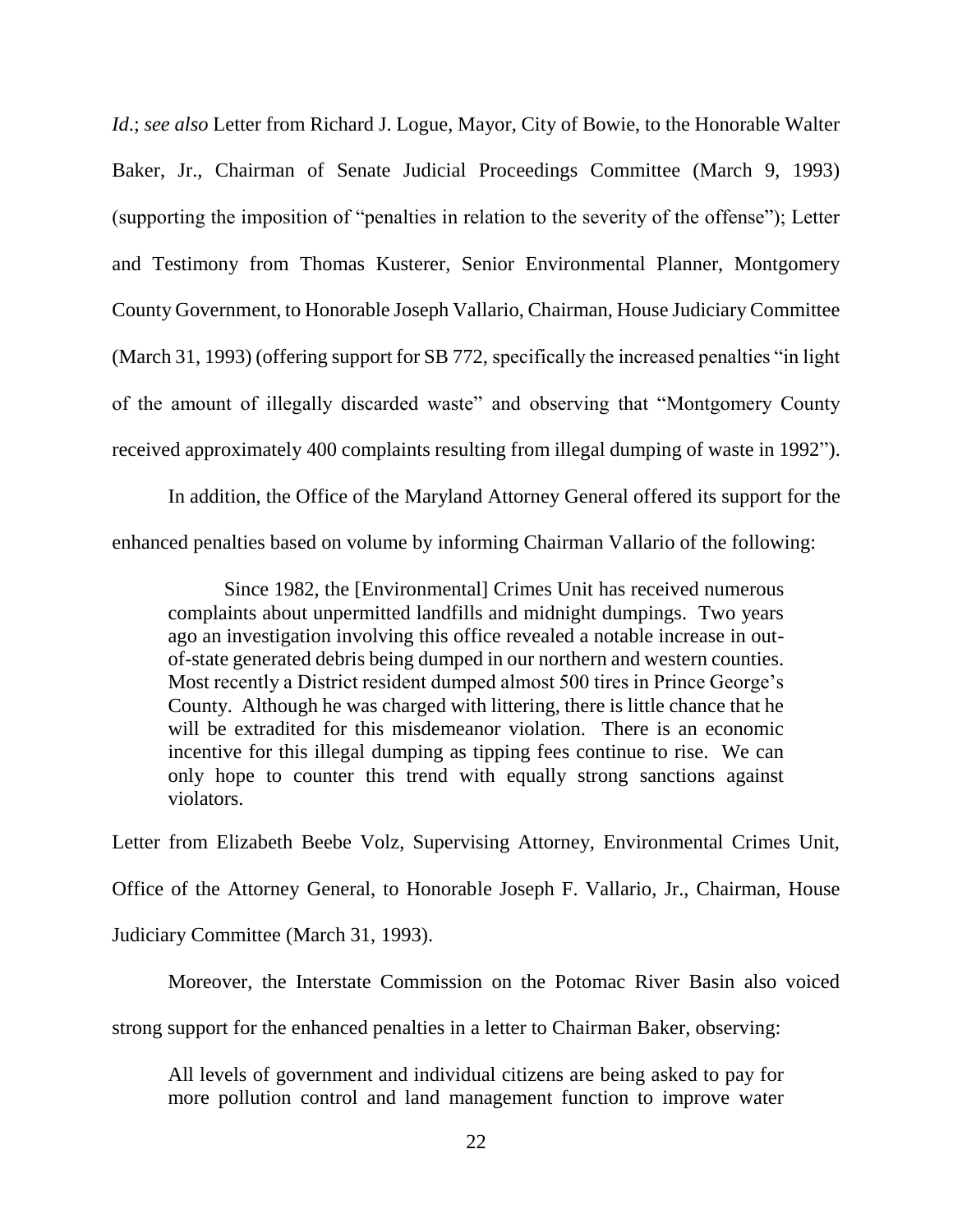quality, all of which is needed. But when the neighborhood stream and its banks are loaded with trash, or the boater has to be wary of floating debris, there can't be much incentive to make the big financial commitment. Another concern is that dumped material frequently contains toxics which adds another dimension to the problem.

Letter from Herbert M. Sachs, Executive Director, Interstate Commission on the Potomac River Basin, to Honorable Walter M. Baker, Chairman, Senate Judicial Proceedings Committee (March 12, 1993).

Executive Director Sachs also noted that restoration efforts on the Anacostia River, are regularly hampered "when every rainstorm washes a new load of truck tires, auto parts and litter onto previously cleaned shorelines and banks." *Id*. Not only does illegal dumping result in degraded aesthetic and environmental quality, the Director also indicated that "[r]ecreational boats sustain costly damage due to collision with floating trash and debris." *Id*.; *see* Anacostia Watershed, Interstate Commission on the Potomac River Basin, vol. IV, no. 3, p. 2 (Summer 1991) (noting the long time it takes for such items as plastic containers, bags, car parts and tires, wood pallets, shopping carts, and refrigerators to decay in local streams and rivers); *see also* Letter from John J. Neville, Chairman, Citizens Concerned for a Cleaner County, to the Honorable Walter M. Baker, Chairman, Senate Judicial Proceedings Committee (March 12, 1993) (supporting S.B. 772 and noting that current law was not effective because "[p]resently, violators face the same penalty whether they toss out a gum wrapper or dump 500 tires").

Again, after considering text, legislative history, and advocates' positions providing context, we conclude that by including enhanced penalties based on volume, the Legislature did not just intend to prohibit the dumping of "petty waste and refuse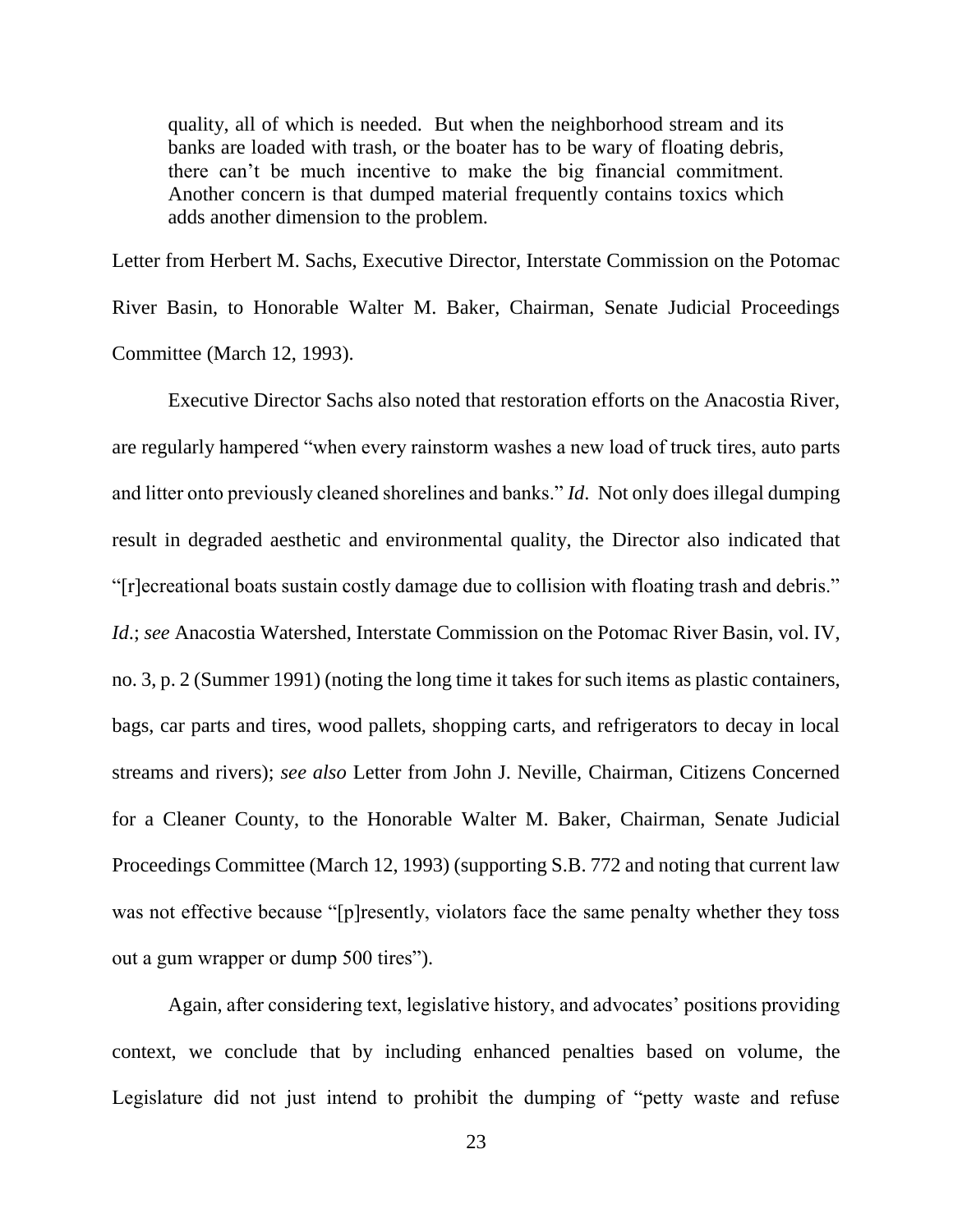commonly disposed of in trash receptacles," as appellant suggests. Appellant's argument appears to be that, since neither "boat" nor "vessel" are included in the definition of "litter," he cannot be guilty of violating Crim. Law § 10-110.

Again, we consider the commonly understood definitions of these terms. "Litter" is defined by statute as "all rubbish, waste matter, refuse, garbage, trash, debris, dead animals, or other discarded materials of every kind and description." Crim. Law § 10- 110(a)(3). According to the Oxford English Dictionary, the verb "Litter" means: "4. Odds and ends, fragments and leavings lying about, rubbish; a state of confusion or untidiness; a disorderly accumulation of things lying about." VIII OED, p. 1038. "Rubbish" is defined as: "1. a. Waste or refuse material, in early use esp. such as results from the decay or repair of buildings, debris, litter, refuse; rejected and useless matter of any kind." XIV OED, p. 196. Next, "refuse" means: "2. a. Rejected or thrown aside as worthless or of little value; discarded, useless . . . B. 1. a. That which is cast aside as worthless; rubbish or worthless matter of any kind; the rejected or rubbishy part of anything." XIII OED, p. 494. "Garbage" can mean: "2. Refuse in general; filth." VI OED, p. 363. "Trash" can mean: "1. a. That which is broken, snapped, or lopped off anything in preparing it for use; broken or torn pieces, as twigs, splinters, 'cuttings from a hedge, small wood from a copse' . . . 3. a. Anything of little or no worth or value; worthless stuff; rubbish; dross. (Said of things material or immaterial.)" XVIII OED, p. 439. And, "debris" means: "1. The remains of anything broken down or destroyed; ruins, wreck." IV OED, p. 314.

Finally, the prohibited acts under Crim. Law § 10-110 include "disposal," a form of "dispose" which means: "8. b. To put or get (anything) off one's hands; to put away, stow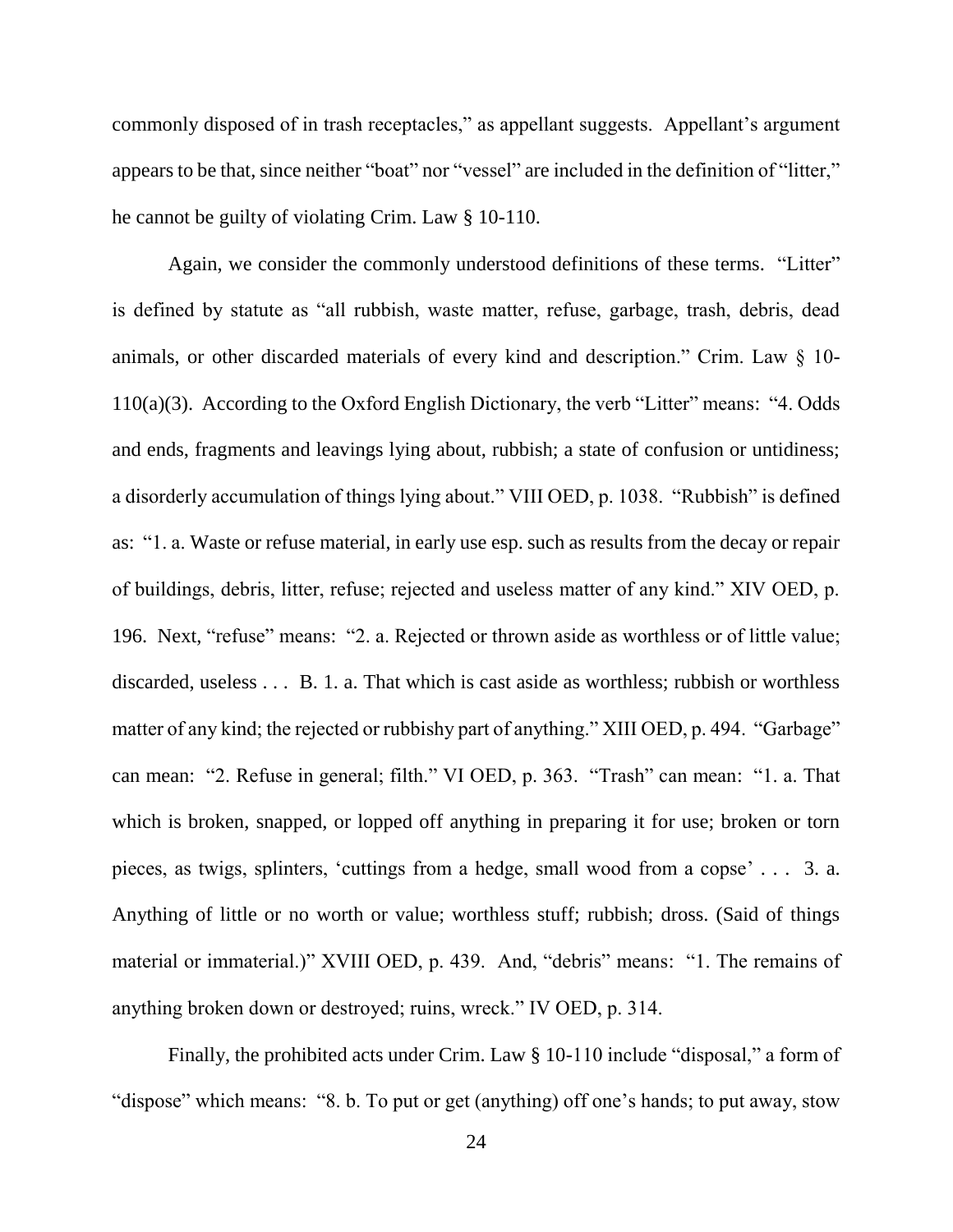away, put into a settled state or position; to deal with (a thing) definitely; to get rid of; to get done with, settle, finish." IV OED, p. 820. Also included in the catch-all provision of "litter," the verb "discard" means: "2. To cast off, cast aside, reject, abandon, give up." IV OED, p. 728.

Given the common understanding of these words, we conclude that the State met its burden of production. The issue of whether appellant discarded the boats or otherwise disposed of them was best left to the fact-finder. Notwithstanding appellant's denials concerning the Laughing Loon, and his claims of ongoing work on the unnamed houseboat, there was evidence from appellant's neighbors and the Natural Resources police that supported a finding that the houseboats in question constituted "litter" under Criminal Law § 10-110.

### III.

Finally, appellant contends that separate sentences for littering and abandoning a vessel are illegal under the rule of lenity and fundamental fairness. The State responds that appellant's fundamental fairness argument is unpreserved and his argument under the rule of lenity is without merit. We conclude that the sentences merge under the rule of lenity.

Generally:

The merger of convictions for purposes of sentencing derives from the protection against double jeopardy afforded by the Fifth Amendment of the federal Constitution and by Maryland common law. *Nicolas v. State*, 426 Md. 385, 400, 44 A.3d 396 (2012). Merger protects a convicted defendant from multiple punishments for the same offense. *Id*. Sentences for two convictions must be merged when: (1) the convictions are based on the same act or acts, and (2) under the required evidence test, the two offenses are deemed to be the same, or one offense is deemed to be the lesser included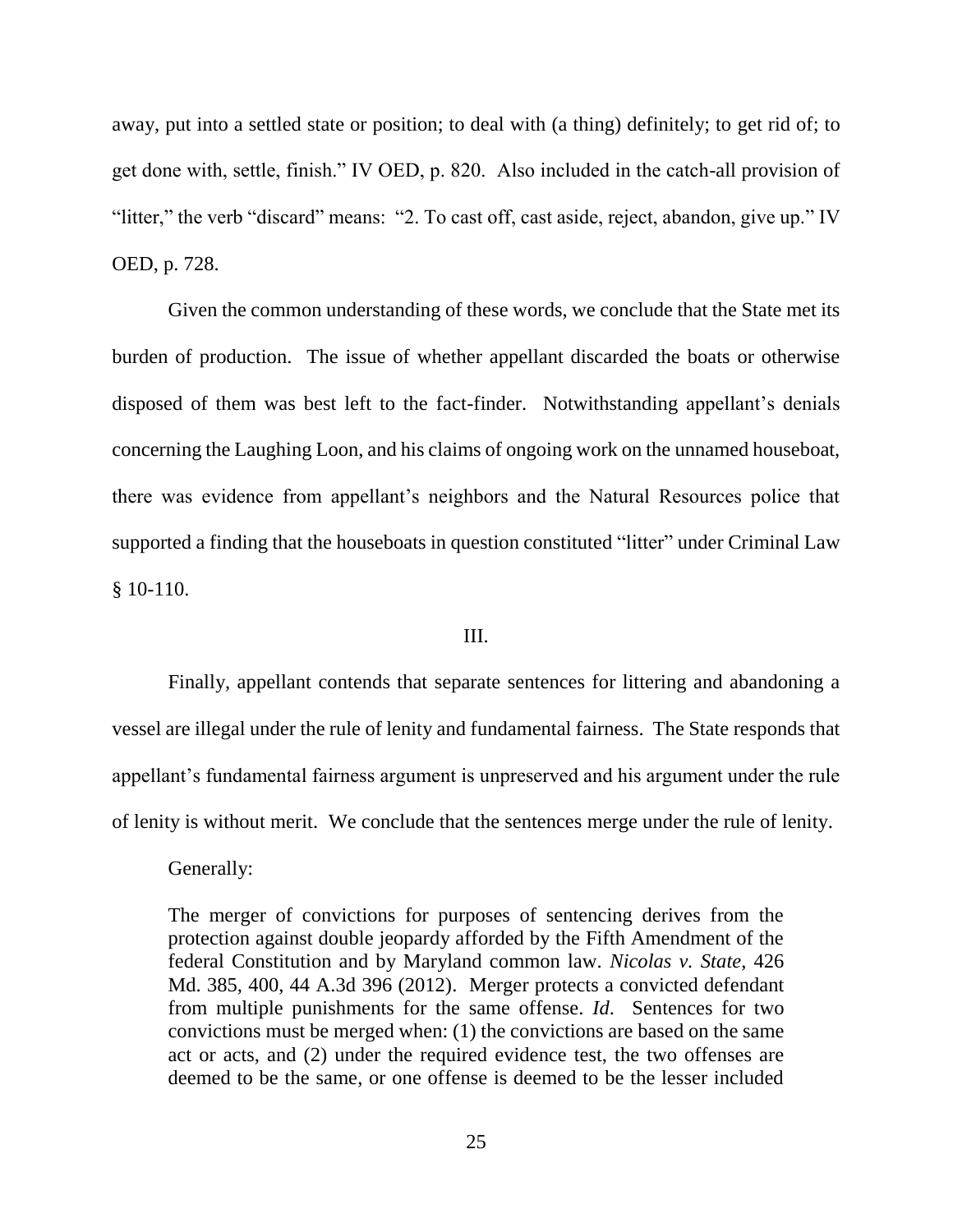offense of the other. *Id*. at 400-02, 44 A.3d 396; *State v. Lancaster*, 332 Md. 385, 391, 631 A.2d 453 (1993).

### *Brooks v. State*, 439 Md. 698, 737 (2014).

We have already discussed the elements of these two offenses. The offenses do not merge under the required evidence test as neither is a lesser included offense of the other. Indeed, not only could a person litter items other than "vessels," but a person could abandon a vessel without that abandonment constituting the offense of littering.

That does not end our inquiry, however, because the rule of lenity, "applicable to statutory offenses only, provides that where there is no indication that the [General Assembly] intended multiple punishments for the same act, a court will not impose multiple punishments but will, for sentencing purposes, merge one offense into the other." *Garner v. State*, 442 Md. 226, 248 (2015) (citation omitted). Indeed, "[t]he rule of lenity is a common law doctrine that directs courts to construe ambiguous criminal statutes in favor of criminal defendants." *Alexis v. State*, 437 Md. 457, 484-85 (2014). Further, the rule "applies only where at least one of the two offenses subject to the merger analysis is a statutory offense." *Latray v. State*, 221 Md. App. 544, 555 (2015). This canon of statutory construction assumes that "it is reasonable to believe that the legislature that enacted a particular statute or statutes would express some intent as to multiple punishment." *Id*. at 556 (citation omitted). "If the Legislature intended two crimes arising out of a single act to be punished separately, we defer to that legislated choice," but when there is uncertainty "as to what the Legislature intended, we . . . give the defendant the benefit of the doubt." *Id.* at 555 (citation omitted).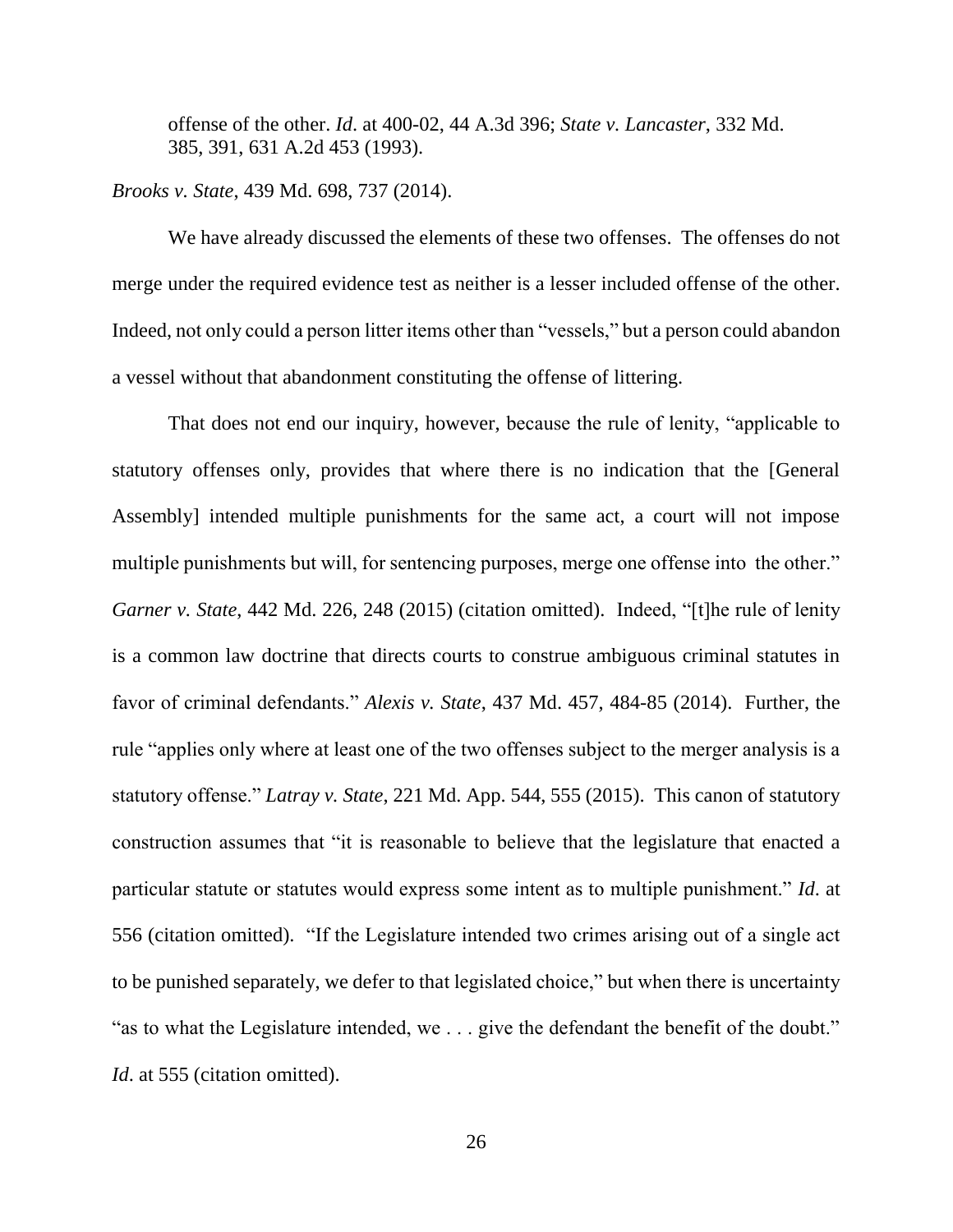In this case, the amended charging document charged appellant, from March 4, 2016 through December 20, 2016, at 11672 Greensboro Road, Greensboro, Caroline County, Md., with: (1) "abandoning or casting adrift vessels to wit: Sea Going 45' house boat," in violation of Natural Resources § 8-725.1; (2) "abandoning or casting adrift vessels to wit: Laughing Loon house boat," in violation of Natural Resources § 8-725.1; (3) "unlawfully dispos[ing] of . . . said litter exceeding 500 lbs in weight/exceeding 216 cubic feet in volume/being for commercial purposes," in violation of Criminal Law § 10-110; and, (4) "unlawfully dispos[ing] of . . . said litter exceeding 500 lbs in weight/exceeding 216 cubic feet in volume/being for commercial purposes" against the Peace, Government, and Dignity of the State.

The penalty for abandoning a vessel includes:

 $(c)(1)$  Any person who violates any provision of this section is guilty of a misdemeanor. Upon conviction, the person is subject to a fine not exceeding \$1,000 or imprisonment not exceeding 6 months, or both.

(2) Any person found guilty of a second or subsequent violation of any provision of this section is subject to a fine not exceeding \$2,000 or imprisonment not exceeding 1 year, or both.

(3) Any person who violates any provision of this section is liable to the State for the cost of removal of the vessel.

(4) The provisions of this section do not apply to a vessel wrecked through an act of God or negligence of a third party.

Nat. Res. § 8-725.1.

The penalty provision for littering is as follows:

 $(f)(1)$  A person who violates this section is subject to the penalties provided in this subsection.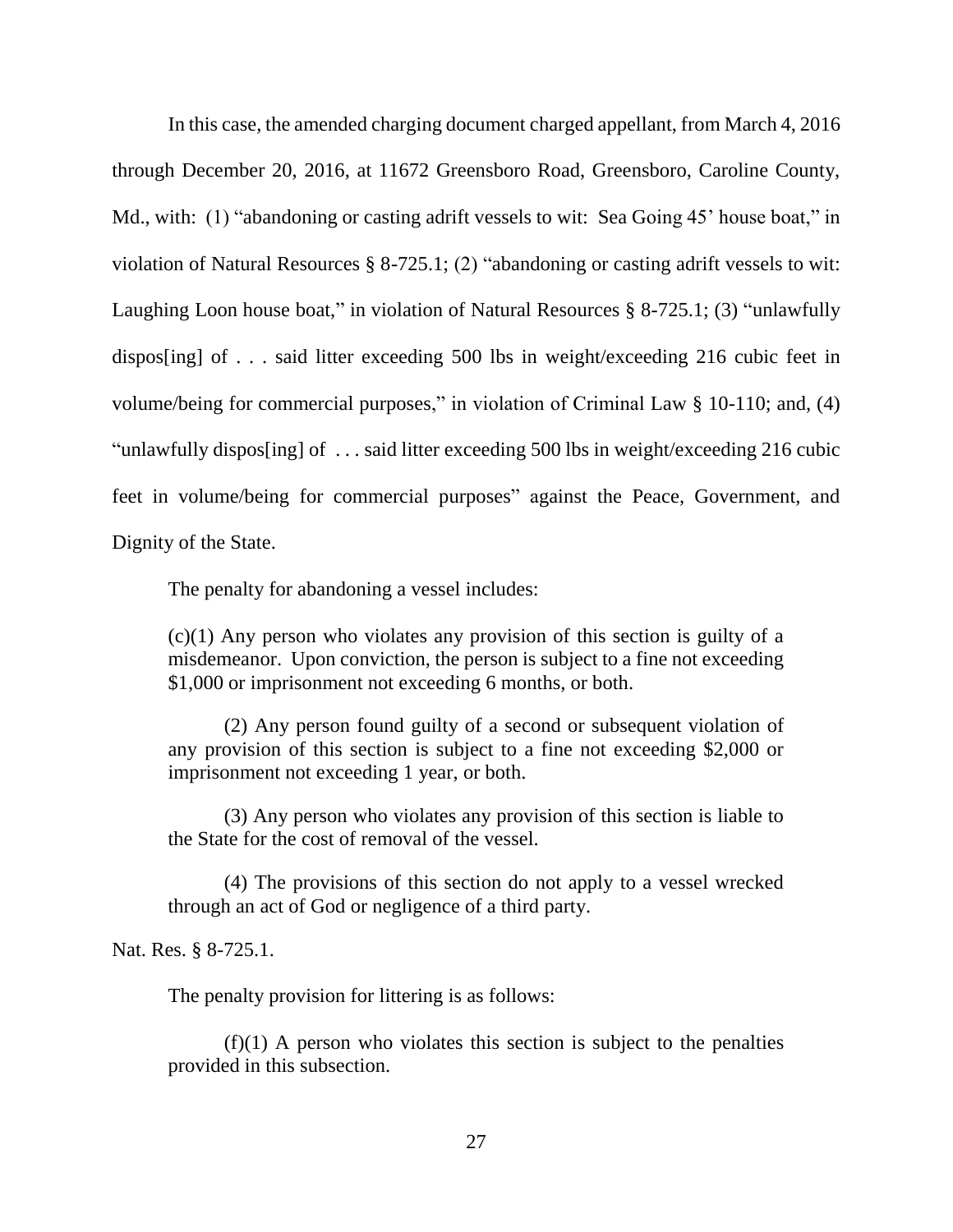(2)(i) A person who disposes of litter in violation of this section in an amount not exceeding 100 pounds or 27 cubic feet and not for commercial gain is guilty of a misdemeanor and on conviction is subject to imprisonment not exceeding 30 days or a fine not exceeding \$1,500 or both.

(ii) A person who disposes of litter in violation of this section in an amount exceeding 100 pounds or 27 cubic feet, but not exceeding 500 pounds or 216 cubic feet, and not for commercial gain is guilty of a misdemeanor and on conviction is subject to imprisonment not exceeding 1 year or a fine not exceeding \$12,500 or both.

(iii) A person who disposes of litter in violation of this section in an amount exceeding 500 pounds or 216 cubic feet or in any amount for commercial gain is guilty of a misdemeanor and on conviction is subject to imprisonment not exceeding 5 years or a fine not exceeding \$30,000 or both.

(3) In addition to the penalties provided under paragraph (2) of this subsection, a court may order the violator to:

(i) remove or render harmless the litter disposed of in violation of this section;

(ii) repair or restore any property damaged by, or pay damages for, the disposal of the litter in violation of this section;

(iii) perform public service relating to the removal of litter disposed of in violation of this section or to the restoration of an area polluted by litter disposed of in violation of this section; or

(iv) reimburse the State, county, municipal corporation, or bi-county unit for its costs incurred in removing the litter disposed of in violation of this section.

Crim. Law § 10-110.

Based on our review, there is nothing apparent in the statutes that suggests that the legislature intended to punish the offenses separately, albeit, at one point in its history, the littering statute included a limited anti-merger provision. In 1971, when the present Litter Control Law was enacted, Section 468(e)(3) of former Article 27 provided that if "the violation of a provision of Subsection (d) of this Act also constitutes a violation of another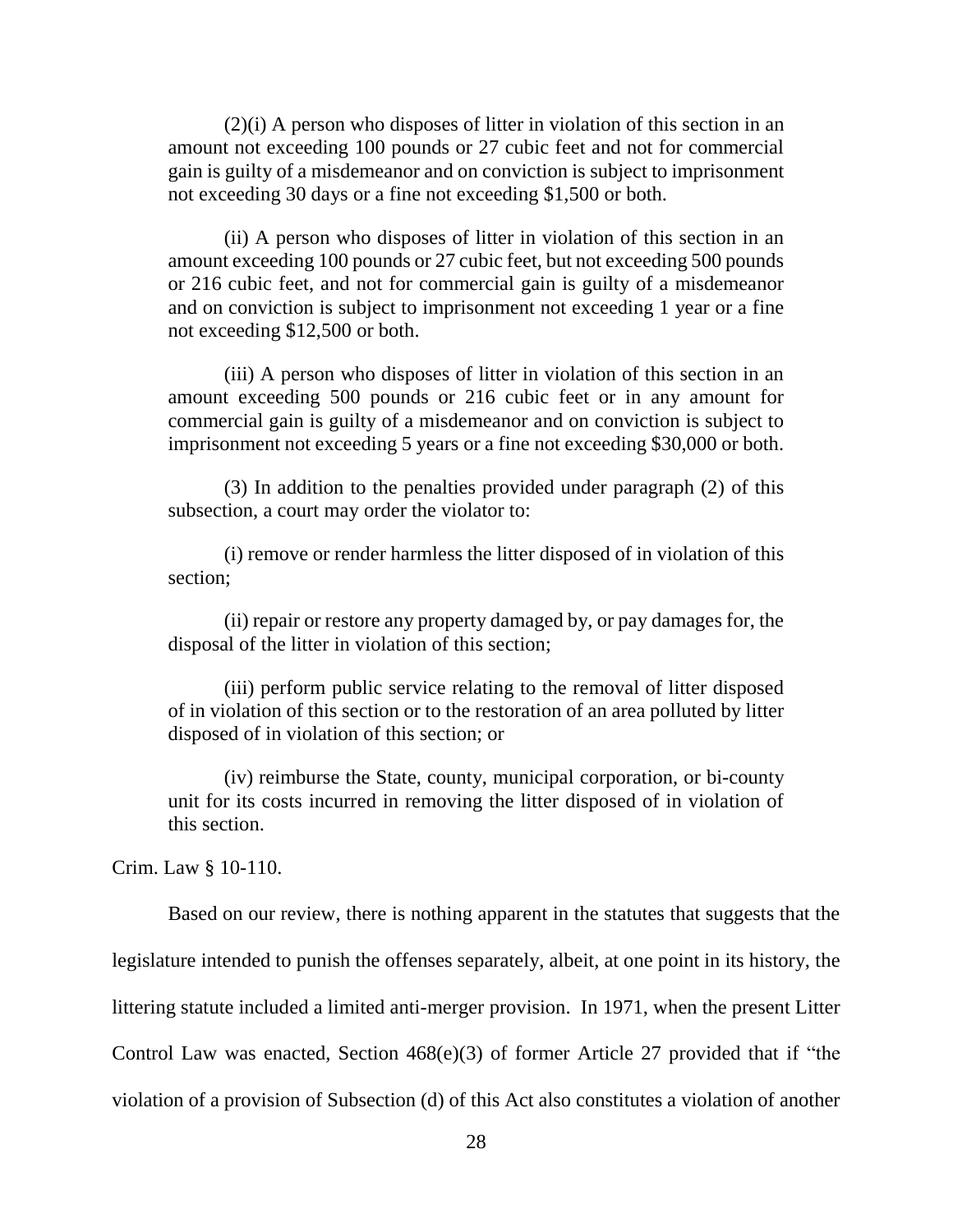Article of this Code which imposes a more severe punishment, then that punishment may also be imposed." *See* 1971 Md. Laws, ch. 106 (H.B. 28). Even assuming that this section in former Article 27 might have applied to a section in the Natural Resources Article, former Article 27 Section 468(e)(3) was deleted in 1993 and replaced with specific penalties to be imposed upon violators, which penalties remain in effect to this day. *See* 1993 Md. Laws, ch. 474 (SB 772); *see also* Crim. Law § 10-110 (f) (3).

The State argues that two sentences were appropriate in this case under the following reasoning

By leaving the houseboats unattended over a nine-month period in violation of Nat. Res. § 8-725.1, Roes impeded "the development, use, and enjoyment of . . . the waters of Maryland." Nat. Res. § 8-702. When the houseboats began to break apart, however, Roes additionally "allowed the disposal" of the houseboats as debris strewn within the Choptank River. Crim. Law § 10-  $110(c)(2)$ .

Faced with this argument that appellant was punished for two separate acts, we shall consider the record. *See Johnson v. State*, 228 Md. App. 27, 46-47 ("Courts have looked to the charging document, jury instructions, verdict sheet, and evidence introduced at trial to determine whether ambiguity existed") (citation omitted), *cert. denied*, 450 Md. 120 (2016). If there is ambiguity, it is resolved in favor of the defendant. During opening statement, the prosecutor explained the case as follows, "[t]hese boats are an eyesore and they are in a dangerous condition, that's what I believe you will hear today." More specifically:

This case is about boats that were brought to the Choptank River in Caroline County, Maryland that are in disrepair. One boat is in worst [sic] condition then [sic] the other, and you're going to hear about how these boats were disposed of and abandoned. And the state of disrepair that they're in, in the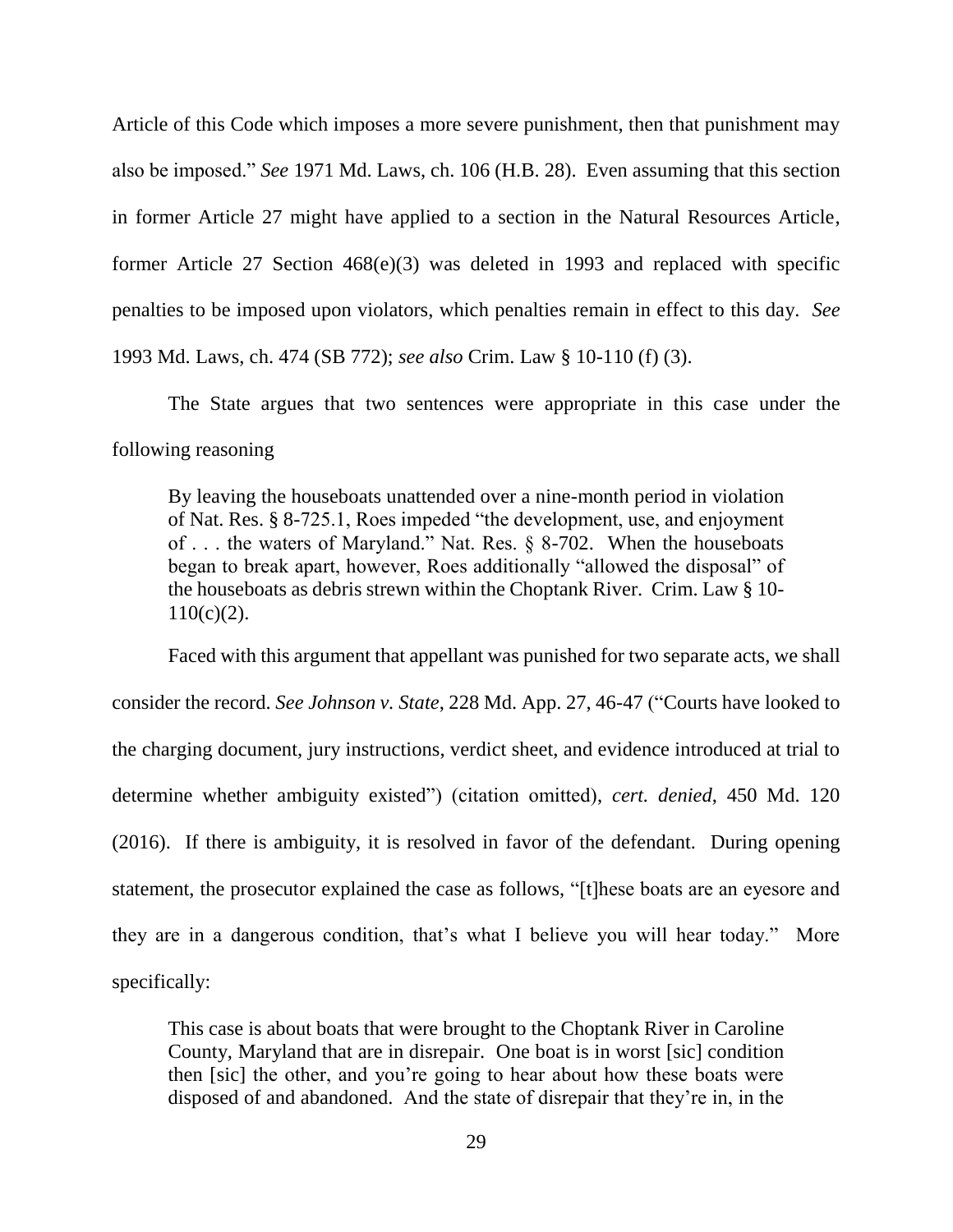Choptank River. How long they've been there, and um, you will also hear about who occupied these boats.

After all the evidence was received, the court instructed the jury on the charges of

abandoning a vessel as follows:

The charges, the defendant is charged with two counts of abandonment of a vessel, and two counts of littering or dumping material over fifty . . . over fifty pounds in the waterway. The law is that person may not abandon any vessel upon any waters of the State. The provision does not apply to a vessel wrecked through an act of God or negligence of a third party. And abandoned vessel means that a, means any vessel that has been found adrift or unattended in or upon the waters of the State. And is found to be in a condition of disrepair as to constitute a hazard, obstruction to the use of the waters of the State or presents a potential health or environmental hazard. A vessel means every description of water craft including an iceboat but not a sea plane. Excuse me, any water craft that is capable of being used as a means of transportation on water or ice. A vessel includes a motor, spars, sales [sic], and accessories of the vessel. Waters of the State means any water within the jurisdiction of the State.

The court then instructed on the charges of littering:

A person may not dispose, or cause or allow the disposal of litter on a public or private property unless the property is designated by the State or political subdivision for the disposal of litter and the person is authorized by proper public authority to use the property or the litter is placed in a litter receptacle, or container installed on the property. Public or private property means . . . means a body of water, or water course on the shores of the beach of the body of water or the water course. Litter means all rubbish, waste, matter, refuge, garbage, trash, debris, dead animals or other discarded material of any kind or description.

During closing, the State argued:

I want you to think about the waterways in Caroline County. And how important the waterways are to all of us, and that's not to be taken lightly. And when you have two boats over five hundred pounds, over forty-five feet in length just sitting there, sinking, deteriorating over many years, that's a problem. It is a problem that is criminal. It's a problem that the Defendant is responsible for. It's a problem that the Defendant has not fixed.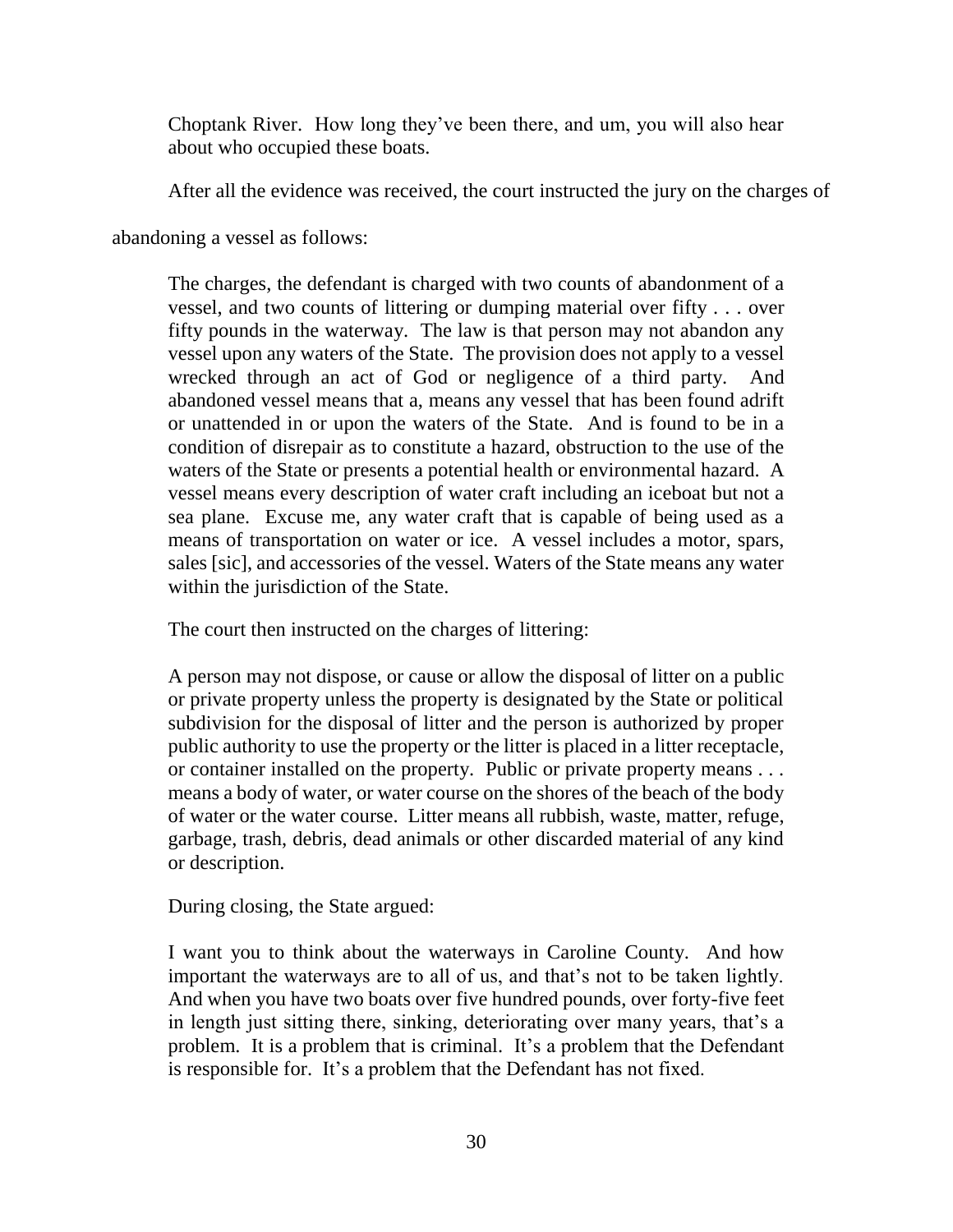Asking the jury to look at the pictures in the record, the prosecutor stated that "these boats are clearly abandoned and they are material that have been disposed of purposely in the Choptank River at the Defendant's property." And, "I want you to really think about how those pictures qualifies as abandoned vessels that are being disposed of as litter in the water, in Caroline County." Thereafter, after defense counsel argued that one man's trash is another man's treasure, the State responded in rebuttal, "[h]is treasure is rubbish, his treasure is affecting the water in Caroline County and he doesn't want to take responsibility

of it." The State concluded its rebuttal argument as follows:

And when it comes to the statement that a boat cannot be littered or abandoned, that doesn't qualified as litter. A boat is made out of material and any material can be disposed of or be litter. Someone drives by your house, or drives by, or is in a boat in front of your house and they just throw trash on your property, it doesn't matter if they don't own that property. They have littered and abandoned that property on your property. They disposed of property on your property without permission, much like the Defendant has brought property here to Caroline County and disposed of it, in the waters of the Choptank River with no intention of getting these boats out of the water, and that's material.

We are persuaded that the jury was not asked to separate appellant's conduct but rather to consider the same conduct as abandonment and littering. Even if the prosecutor's opening and closing could be read consistently with the State's argument on appeal, our review reveals no such distinction was made in either the jury instructions or the charges. Accordingly, appellant's sentences for abandoning a vessel should be merged into his sentences for littering. *Miles v. State*, 349 Md. 215, 229 (1998) (when there is merger under